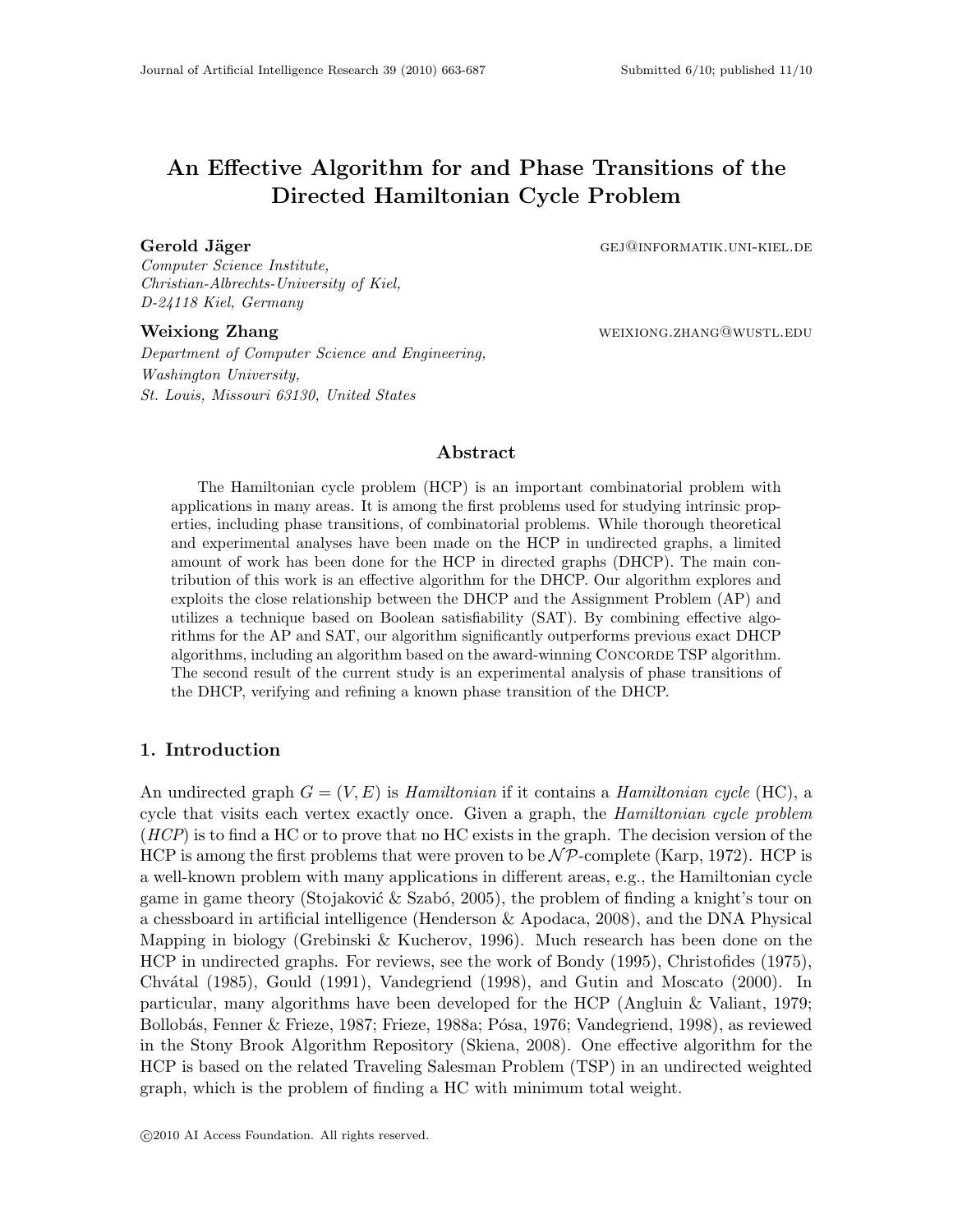The HCP is also a canonical problem for understanding intrinsic properties of combinatorial problems. One such problem property is the so called *phase transition*. Consider an undirected graph  $G_{n,m}$  with m edges randomly chosen from all possible  $n(n-1)/2$  edges over n vertices. It is expected that when keeping the size  $n$ , i.e., the number of vertices, a constant while increasing the number of edges m, the probability that a random graph  $G_{n,m}$ is Hamiltonian increases from 0 to 1. Surprisingly, the probability of being Hamiltonian for  $G_{n,m}$  exhibits a sharp, dramatic transition from 0 to 1, and the transition occurs approximately when  $m = [c \cdot n \cdot (\log n + \log \log n)/2]$  (Bollobás, 1985; Cheeseman, Kanefsky & Taylor, 1991; Komlós & Szemerédi, 1983). Furthermore, it was experimentally shown that when the constant c is between 1.08 and 1.10, the probability that  $G_{n,m}$  is Hamiltonian is 1/2 (Vandegriend & Culberson, 1998). Phase transitions in the HCP have also been studied under other different control parameters, for example, the so called *general constrainedness* parameter (Frank, Gent & Walsh, 1998). The phase transition result of the HCP has motivated a substantial amount of research on phase transitions of other combinatorial problems, particularly the TSP (Zhang & Korf, 1996) and Boolean satisfiability (Monasson, Zecchina, Kirkpatrick & Selman, 1999).

In this study we consider the HCP in directed graphs, which we call *directed HCP*, or DHCP for short. In addition to the known applications of the HCP mentioned above, an interesting application of the DHCP is that DHCP heuristics can be used to solve the Bottleneck TSP (Kabadi & Punnen, 2002). In contrast to the extensive amount of work on the HCP for undirected graphs, the research on the DHCP is rather limited (Angluin & Valiant, 1979; Bang-Jensen & Gutin, 2008; Kelly, 2007). The first exact algorithm for the DHCP was developed by Martello (1983). This algorithm outputs a fixed number  $h$ of HCs or reports that it cannot find h HCs in a given directed graph. By setting  $h = 1$ , this gives rise to an algorithm for the DHCP. In recent years, algorithms based on SAT encoding have been introduced to this problem, e.g., the absolute encoding (Hoos, 1999) and the relative encoding (Prestwich, 2003; see also Velev & Gao, 2009). Furthermore, a probabilistic heuristic for DHCP of complexity  $\mathcal{O}(n^{1.5})$  was proposed (Frieze, 1988b). It can be shown that for the random class  $G_{n,m}$  the probability, that for a given instance a HC is found by this algorithm and therefore exists, changes from 0 to 1, when  $n$  grows to infinity and  $m = n \log n + cn$ , where c is a constant. For the DHCP, a phase transition result similar to that of the HCP has been obtained as well, namely the phase transition occurs at  $m = [c \cdot n \cdot (\log n + \log \log n)]$  (McDiarmid, 1980), where the constant c was expected to be close to 1.

Note that the research on the TSP has also alluded to a DHCP algorithm. Using the technique of 2-point reduction, the asymmetric TSP  $(ATSP)$  – where the distance from city i to city j may not be necessarily equal to that from j to  $i$  – can be converted to the symmetric TSP, with the number of vertices being doubled (Jonker & Volgenant, 1983). Using this transformation, we can determine whether a directed graph is Hamiltonian by solving the symmetric TSP using the renowned CONCORDE algorithm (Applegate, Bixby, Chávatal  $\&$ Cook, 2005, 2006). CONCORDE has solved many large benchmark instances (Cook, 2010), including a TSP instance with 85, 900 cities (Applegate et al., 2009), which up to date is the largest solved practical TSP instance.

The main contribution of this paper is an effective exact algorithm for the DHCP. In our algorithm, we utilize methods for two well-known combinatorial problems, i.e., the Assign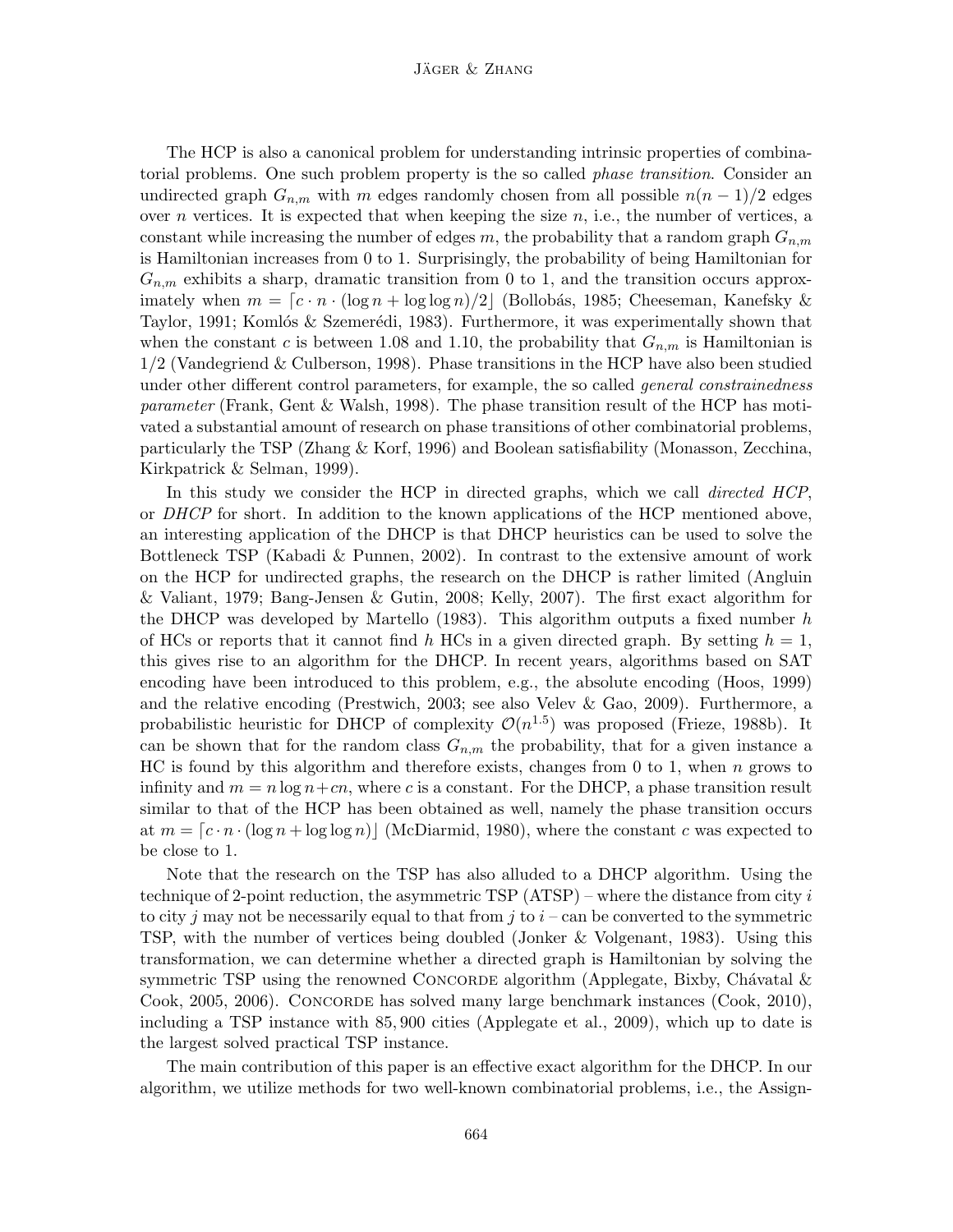ment Problem (AP) and Boolean satisfiability (SAT); we therefore denote our algorithm by AP-SAT. Using random graphs and many real world instances, we experimentally compare the AP-SAT algorithm with the DHCP algorithm of Martello (1983), the TSP based approach that takes advantage of the TSP solver Concorde (Applegate et al., 2005, 2006) and the above-mentioned SAT encodings for the DHCP (Hoos, 1999; Prestwich, 2003). The results show that the AP-SAT algorithm significantly outperforms these algorithms.

The second contribution is an experimental study and refinement of the known phase transition result on the existence of a HC in a random directed graph (McDiarmid, 1980), as similarly done for the HCP (Vandegriend & Culberson, 1998).

# 2. The Algorithm

Consider a directed unweighted graph  $G = (V, E)$  with nodes V and edges E. For our purpose of solving the DHCP, we consider the problem of determining whether or not there exists a collection of cycles, which may not be necessarily complete cycles, visiting each vertex exactly once. We call this problem *directed Assignment Problem* or *DAP* for short. Our algorithm explores and exploits the intrinsic relationship between the DHCP and the DAP. More precisely, the AP-SAT algorithm searches for a HC in the space of DAP solutions. It first solves the DAP. If the DAP solution forms a HC, or no DAP solution exists, the algorithm terminates. If the DAP solver returns a solution that is not a HC, the algorithm then tries to patch the subcycles in the solution into a HC using the well-known Karp-Steele patching method (Karp & Steele, 1985). If no HC is found either, these DAP and patching steps are iterated, with the only difference that another DAP solution might be found. For most cases that we considered in this study, the algorithm can find a HC or determine that no solution exists after these two steps. If the algorithm fails to solve the problem after these iterative steps, it then attempts to enumerate the DAP solutions by formulating the DAP as a Boolean satisfiability problem and repeatedly solving the problem using a SAT solver and adding constraints to eliminate the DAP solutions that have been encountered. We discuss the details of these steps in the rest of the section.

#### 2.1 Solving the Assignment Problem

Given *n* vertices and a matrix  $C = (c_{ij})_{1 \le i,j \le n} \in \mathbb{R}^{n,n}$  of the costs between pairs of vertices, the Assignment Problem (AP) is to find a vertex permutation  $\pi^*$  such that  $\pi^* = \arg \min \Big\{ \sum_{i=1}^n c_{i,\pi(i)} : \pi \in \Pi_n \Big\}$ , where  $\Pi_n$  is the set of all permutations of  $\{1, \ldots, n\}$ . Note that an AP solution can be viewed as a collection of cycles visiting each vertex exactly once.

Many algorithms have been developed for the AP (Bertsekas, 1981; Goldberg & Kennedy, 1995; Jonker & Volgenant, 1987). (For an experimental comparison of AP algorithms see Dell'Amico & Toth, 2000.) The most efficient one is the Hungarian algorithm, which is based on König-Egervary's theorem and has a complexity of  $\mathcal{O}(n^3)$ . In the AP-SAT algorithm we use the implementation of the Hungarian algorithm by Jonker and Volgenant (1987, 2004).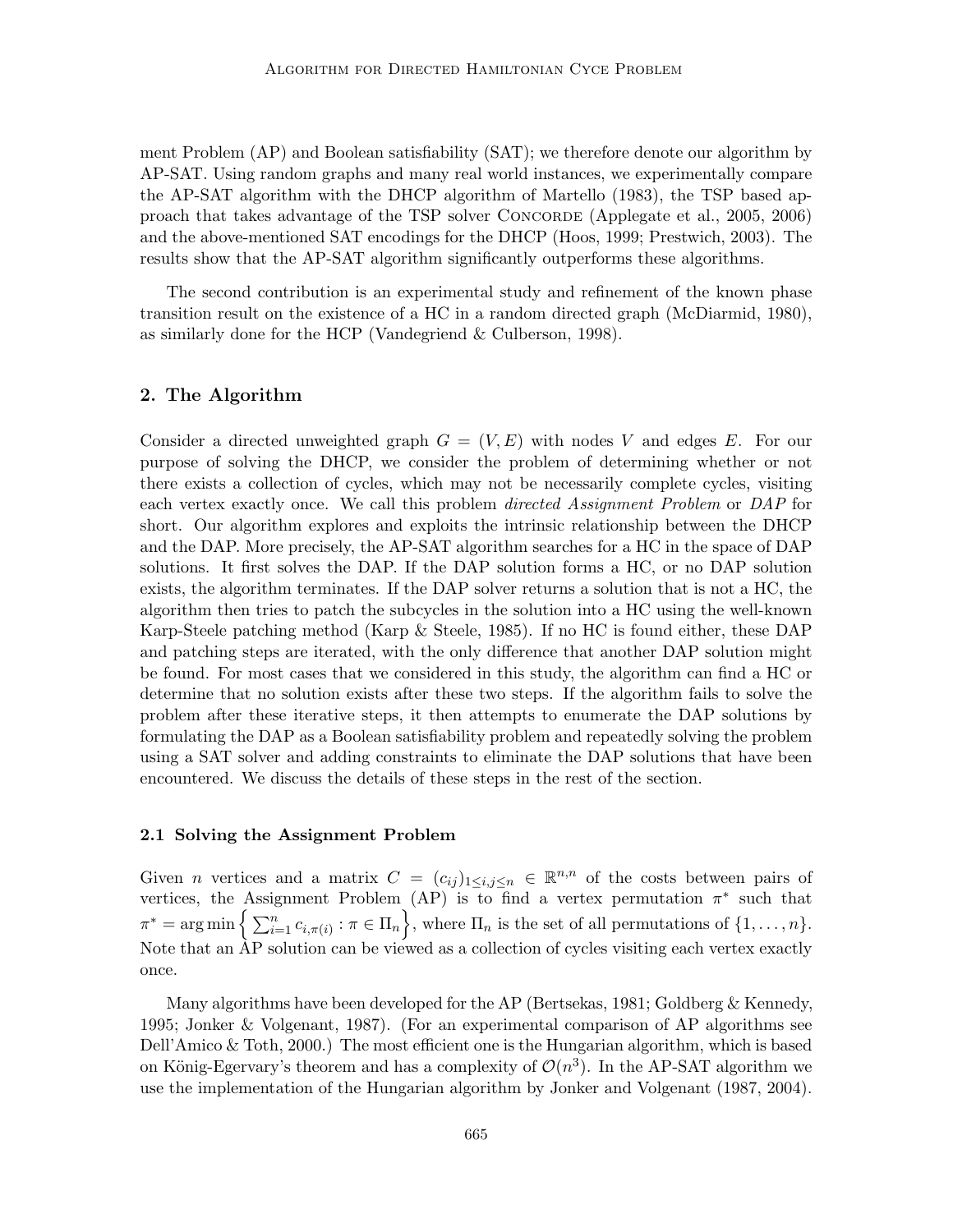For an unweighted directed graph  $G = (V, E)$ , DAP can be solved by applying an AP algorithm to the AP instance defined by the matrix  $C = (c_{ij})_{1 \le i,j \le n}$  with

$$
c_{ij} = \begin{cases} 0, & \text{if } (i,j) \in E, i \neq j \\ 1, & \text{if } (i,j) \notin E, i \neq j \\ 1, & \text{if } i = j \end{cases}
$$

where we map the costs of arcs in  $G$  to 0 and the costs of the remaining arcs to 1. If the AP algorithm returns a solution with cost  $0$ , there is a DAP solution in  $G$ , since every arc taken in the AP solution is an arc in  $G$ . On the other hand, if it returns a solution of cost greater than 0, there is no DAP solution in  $G$  because at least one arc in the solution does not belong to G.

The first step of the AP-SAT algorithm is this DAP algorithm. Then a HC of  $G$ , if one exists, is a solution to the DAP. We have to distinguish three cases at the end of the first step:

- If the cost of the AP solution is greater than  $0, G$  does not have a HC, and the DHCP instance is solved with no solution.
- If the AP solution has cost 0 and the solution consists of one cycle, we have found a HC – and the DHCP instance is also solved.
- If the AP solution has cost 0 and the AP solution has more than one cycle, we cannot determine, based on the AP solution, whether or not  $G$  is Hamiltonian. We then continue to the next steps of the AP-SAT algorithm.

### 2.2 Karp-Steele Patching

If the DAP solution does not provide a definitive answer to the problem, i.e., the case where the AP solution cost is 0 and the AP solution contains more than one cycle, we continue to search for a HC in G. We first patch the subcycles in an attempt to form a HC, and we use Karp-Steele patching (KSP) for this purpose, which is an effective ATSP heuristic (Glover, Gutin, Yeo & Zverovich, 2001; Goldengorin, Jäger & Molitor, 2006; Karp & Steele, 1985). The operation of patching two cycles  $C_1$  and  $C_2$  in an AP solution is defined as follows: two fixed arcs  $(v_1, w_1) \in C_1$  and  $(v_2, w_2) \in C_2$  are first deleted and two arcs  $(v_1, w_2)$  and  $(v_2, w_1)$  joining the two cycles are added. The cost of patching  $C_1$  and  $C_2$  using  $(v_1, w_2)$ and  $(v_2, w_1)$  is equal to

$$
\delta(C_1, C_2) = c(v_1, w_2) + c(v_2, w_1) - (c(v_1, w_1) + c(v_2, w_2))
$$

i.e.,  $\delta(C_1, C_2)$  is the difference between the total cost of the inserted arcs and the total cost of the deleted arcs. In each step we choose to patch the two cycles that have the largest number of vertices. For these two cycles, the two arcs are chosen in such a way that the patching cost is the minimum among all possible arc pairs. If we have  $k \geq 2$  cycles, we repeat this patching step  $k-1$  times to form one cycle at the end. We apply KSP to the AP instance defined in Section 2.1. If the patching procedure provides a HC, the AP-SAT algorithm can be terminated. Otherwise, we continue to the next step.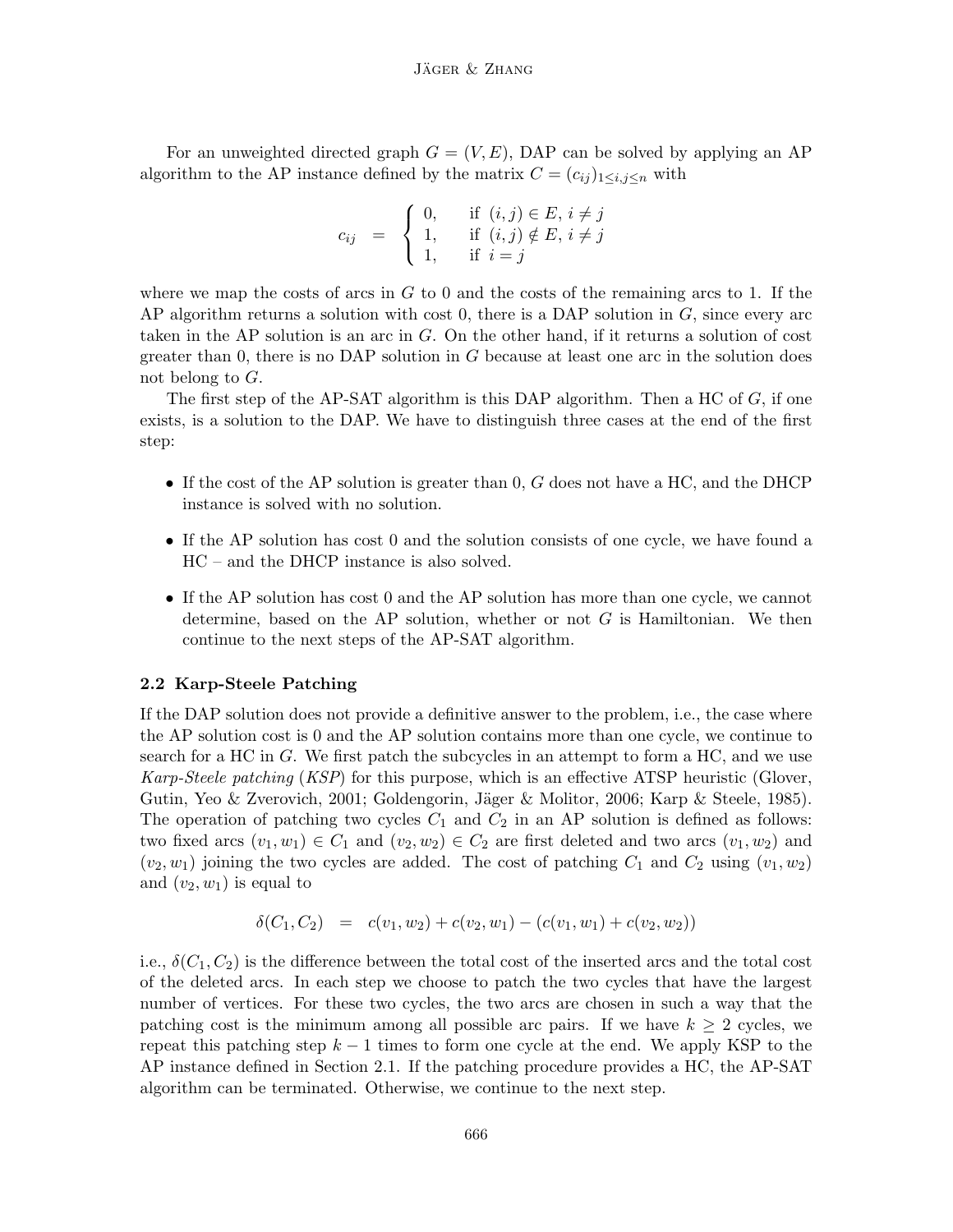#### 2.3 Solving Variant APs

DAP may have multiple solutions, and some of the DAP solutions may be HCs. We can increase the chance of finding a HC if we apply the AP step multiple times, since the computational cost of the AP and the KSP algorithms is low. The key is to avoid finding the same DAP solution again. To accomplish this, we slightly alter some of the arc costs of the corresponding AP instance so as to find the other DAP solutions, enhanced by the KSP if needed, to increase the possibility of finding a HC. In other words, we add a "perturbation" component to create multiple variant AP instances to boost the overall chance of finding a HC. Note that in the worst case when the DHCP instance contains no HC, this procedure will not be productive.

The main idea to create a variant AP instance is to reduce the chance that the subcycles in the current AP solution can be chosen in the subsequent rounds of solving the APs. This is done by "perturbing" the costs of some of the arcs in  $G$  as follows. For each arc in the current DAP solution we increase its cost by one. To create an AP instance different from that in Section 2.1, we generalize the AP instance as follows. Let  $c_{i,j}$  be the cost of the arc  $(i, j) \in E$ , and let

$$
M := n \cdot \max\{c_{i,j} \mid (i,j) \in E\} + 1
$$

i.e., M is greater than n times the largest cost of an arc in  $G$ . We then set the costs of the edges not in  $E$  to  $M$ . The AP instance of Section 2.1 is a special case of this AP instance, where the costs  $c_{i,j}$  for all arcs  $(i,j) \in E$  are 0. It is critical to notice that all DAP solutions, including a HC, must have costs less than  $M$ . As before, if the solution contains a HC, the algorithm terminates; otherwise, the subcycles are patched using the KSP to possibly find a HC. We repeat this step multiple times so that an arc, which has appeared in many previous DAP solutions, will be very unlikely to appear in the next DAP solution, and an arc, which has never occurred in any previous DAP solution, will be more likely to appear in the next DAP solution.

Let r be the maximal number of  $AP/KSP$  calls, i.e., the number of variant AP instances solved. We observed in our experiments that  $r = n$  (see step 3 of the pseudo code of the appendix) is a good choice. This will be discussed in detail in Section 3.1.

#### 2.4 Implicitly Enumerating all DAP Solutions Using SAT

All the AP and patching based steps discussed above may still miss a solution to a DHCP instance. We now consider how to implicitly enumerate all DAP solutions for finding a solution to the DHCP, if it exists. The idea is to systematically rule out all the DAP solutions that have been discovered so far during the search. To this end, we first formulate a DAP as a Boolean satisfiability (SAT) problem (Dechter, 2003) and forbid a DAP solution by adding new constraints to the SAT model. This elementary technique of adding new constraints with the purpose of enumerating all SAT solutions can also be applied to a general SAT problem (e.g., see Jin, Han & Somenzi, 2005). Notice that this cannot be easily done under the AP framework because such constraints cannot be properly added to the AP. Moreover, we can take advantage of the research effort that has been devoted to SAT, in particular, we can use an effective SAT solver called MINISAT (Eén  $&$  Sörensson, 2003, 2010).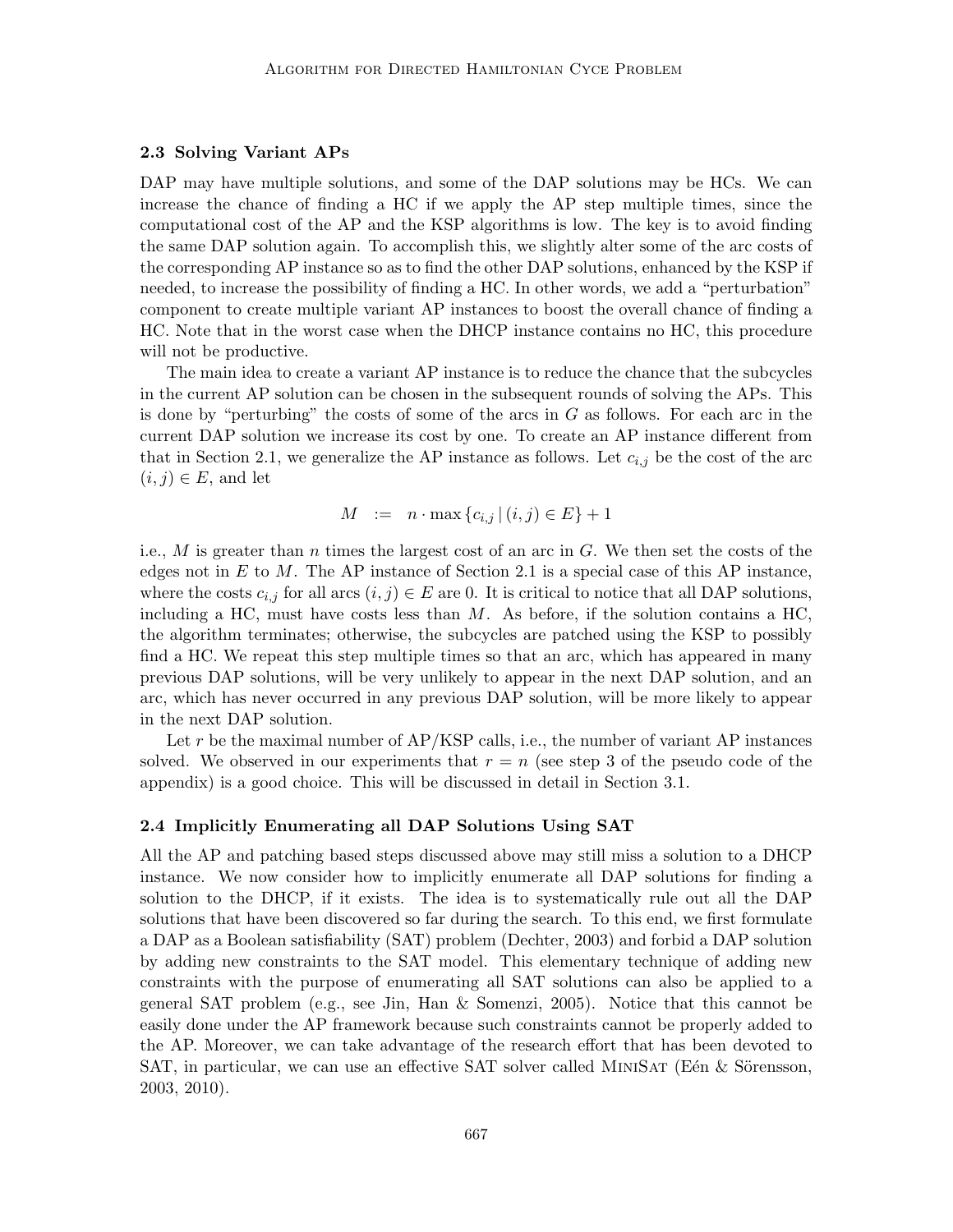In the conjunctive normal form (CNF), a SAT instance over a set of Boolean variables is a conjunction of clauses, each of which is a disjunction of literals which are Boolean variables or their negations. A clause is satisfied if one of its literals is True, and the instance is satisfied if all its clauses are satisfied. The SAT problem is to find a truth assignment of the variables to satisfy all clauses if they are satisfiable, or to determine no such assignment exists. SAT was the first problem shown to be  $\mathcal{NP}$ -complete (Cook, 1971; Garey & Johnson, 1979; Karp, 1972).

We now formulate the DAP in SAT. A solution to a DAP must obey the following restrictions:

- For each vertex  $i, i = 1, \ldots, n$ , exactly one arc  $(i, j), i \neq j$ , exists in the DAP solution.
- For each vertex  $i, i = 1, \ldots, n$ , exactly one arc  $(j, i), j \neq i$ , exists in the DAP solution.

We first introduce an integer decision variable  $x_{i,j}$  to the arc  $(i,j) \in E$  where  $x_{i,j} = 1$  holds if and only if the arc  $(i, j)$  appears in the DAP solution. We represent the above constraints in the following integer linear program (ILP).

$$
\begin{cases} \sum_{j=1, (i,j)\in E}^{n} x_{i,j} = 1 \text{ for } i = 1, \dots, n \\ \sum_{i=1, (i,j)\in E}^{n} x_{i,j} = 1 \text{ for } j = 1, \dots, n \end{cases}
$$
 (1)

where  $x_{i,j} \in \{0,1\}$  for  $(i,j) \in E$ . We thus have a total of 2n constraints. Note that we only have to use  $m$  variables, one variable for each arc in the graph, which can be substantially smaller than  $n^2$  variables for sparse graphs. We represent the integer linear program  $(1)$ by a SAT model similar to the work of Lynce and Marques-Silva (2006), where we replace integer variables  $x_{i,j}$  with Boolean variables  $y_{i,j}$ . To enforce the 2n restrictions in the SAT formulation, we need to introduce constraints in clauses. One restriction in (1) means that exactly one of the up to  $n$  involved Boolean variables for a vertex can be set to TRUE and the rest must be FALSE. To represent this, we introduce at most  $2n^2$  auxiliary variables  $z_1, z_2, \ldots, z_{2n^2}$ , with up to n z's for one restriction. Without loss of generality, consider the first restriction, which has  $z_1, z_2, \ldots, z_n$  associated. We use  $z_k$  to represent that at least one of  $y_{1,1}, y_{1,2}, \ldots, y_{1,k}$  is TRUE. Precisely, the z variables are defined as follows.

- $z_1 = y_{1,1}$  or equivalently  $(\neg y_{1,1} \lor z_1) \land (y_{1,1} \lor \neg z_1)$ .
- $z_k = y_{1,k} \vee z_{k-1}$  or equivalently  $(z_k \vee \neg y_{1,k}) \wedge (z_k \vee \neg z_{k-1}) \wedge (\neg z_k \vee y_{1,k} \vee z_{k-1})$  for  $k = 2, 3, \ldots, n$ .

In addition, we need to enforce that only one  $y_{1,i}$  for  $i = 1, 2, \ldots, n$  can be True. This means that if  $y_{1,k}$  is TRUE, none of the  $y_{1,i}$  for  $i < k$  can be TRUE. This can be formulated as

•  $\neg z_{k-1} \lor \neg y_{1,k}$  for  $k = 2, 3, ..., n$ .

Finally,  $z_n$  must be TRUE. The other restrictions in (1) are represented similarly.

The SAT based representation allows us to exclude a non-Hamiltonian DAP solution previously found in the search. This can be done by introducing new clauses to explicitly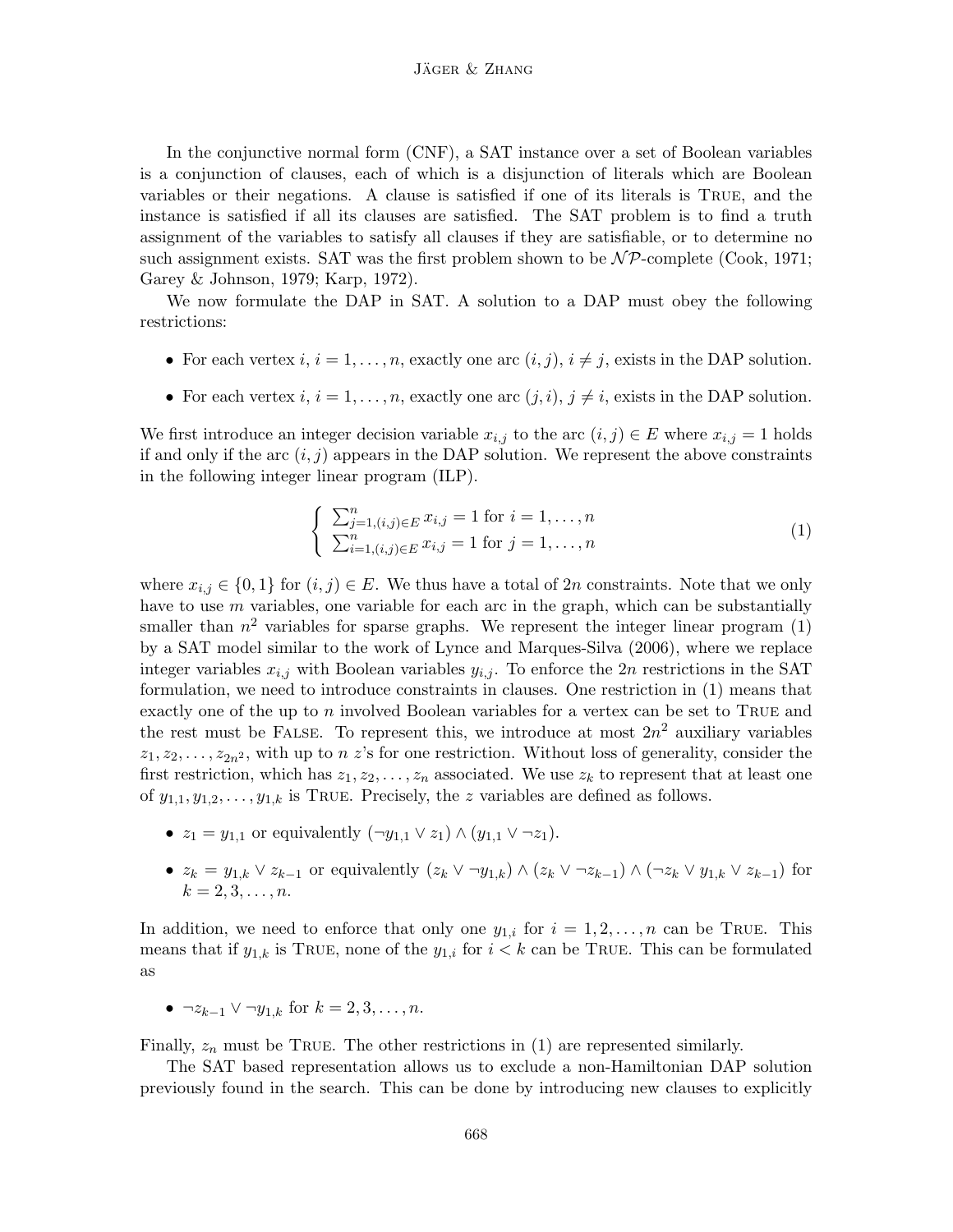forbidding all subcycles of this solution. Let such a subcycle be  $(v_1, v_2, \ldots, v_k, v_1)$ . Then we add the clause

$$
\neg y_{v_1,v_2} \vee \ldots \vee \neg y_{v_{k-1},v_k} \vee \neg y_{v_k,v_1}
$$

to the current SAT instance. As a result, the updated SAT instance is not satisfiable, meaning that the corresponding DHCP instance does not contain a HC, or gives rise to a new DAP solution, as it does not allow the previous DAP solution.

In summary, after the AP- and patching-related steps failed to find a solution, the AP-SAT algorithm transforms the problem instance into a SAT instance. Then it collects all previous DAP solutions, each of which includes at least two subcycles, and excludes these subcycles for each of the DAP solutions by adding new clauses as described above. Then the resulting SAT model is solved. If the SAT model is not satisfiable, then the DHCP algorithm terminates with the result of the problem instance being not Hamiltonian. If the SAT model is satisfiable and the solution has only one cycle, the algorithm stops with a HC. If the SAT model is satisfiable, but the solution has more than one subcycle, new clauses are introduced to the SAT model to rule out this solution, and the algorithm repeats to solve the revised formula. Since there is a finite number of DAP solutions, the algorithm terminates. In the worst case if the DAP solutions contain no HC, the SAT part of the algorithm will enumerate all these DAP solutions. For an overview, we outline the main steps of the AP-SAT algorithm in a pseudo code in the appendix.

#### 2.5 Some General Remarks

Before we present our experimental results, we like to comment on the method we proposed to help appreciate its features.

1. The AP-SAT algorithm consists of three main components, namely the AP step, the KSP step and the SAT step. It might be interesting to know which of these components is the most important one. For this, we have to distinguish between completeness and efficacy of the algorithm. The only necessary step for the completeness is the SAT step of Section 2.4. This step without all previous steps leads also to a correct DHCP algorithm. On the other hand, the AP-SAT algorithm is more effective if the AP and the KSP steps are called often and the SAT step is not called or called only a few times. For example, if for an instance no DAP solution exists or an existing HC is found by the previous steps, the SAT part will not be invoked at all. Indeed, our experiments showed that the SAT step is not invoked for most of the test instances. Regarding the relative time needed by the AP and the KSP steps, we have to consider the density of problem instances. For an instance with a small number of arcs, in most cases there is not only no HC solution, but also no DAP solution. In this case the algorithm terminates after the first AP step and does not need to make any KSP call. On the other hand, an instance with a large number of arcs should require many AP steps, as many DAP solutions may exist which are not HCs, and thus a HC solution may have to be found by KSP. This expected behavior could be validated by experiments: the time for the KSP steps is smaller for instances with a small number of arcs, but is larger for instances with a large number of arcs (see Figure 4).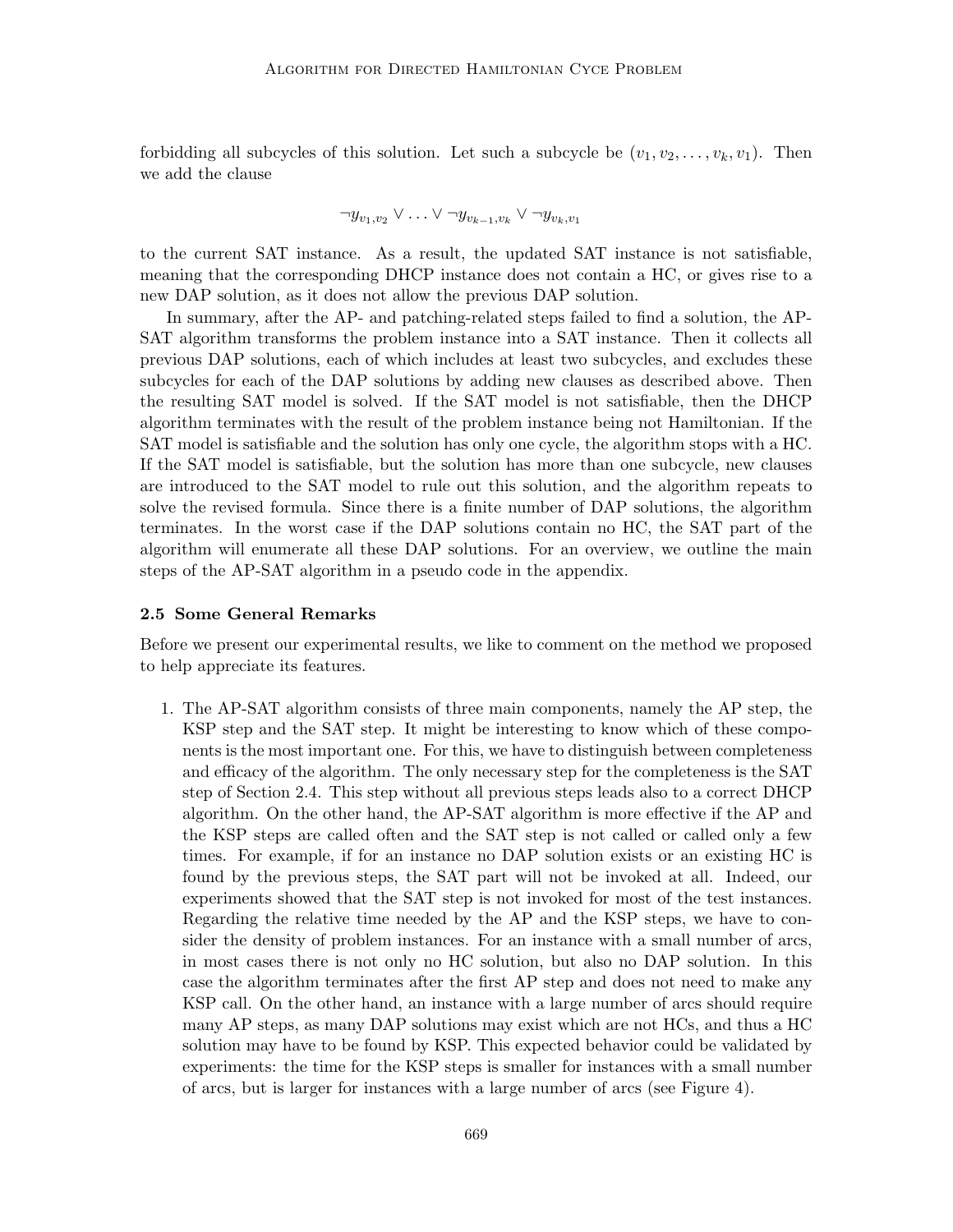- 2. The AP-SAT algorithm is also able to solve HCP as a special case of DHCP, but it is less effective for this case. The reason is that for a symmetric case, an arc and its reverse arc are often present in a DAP solution, resulting in many small cycles of two vertices in the solution. Thus in general we have to enumerate a large number of DAP solutions. In the worst case when no HC exists, all these DAP solutions have to be enumerated, giving rise to a long running time.
- 3. We can easily revise the AP-SAT algorithm to identify all HCs in a directed graph. Finding all solutions can be desirable for many applications, e.g., the problem of finding all knight's tour on a chessboard (Henderson & Apodaca, 2008; Kyek, Parberry & Wegener, 1997). For algorithms for this problem, see the already mentioned algorithm of Martello (1983) and the algorithm of Frieze and Suen (1992). The revision works as follows. If no HC exists, the algorithm remains the same. Consider now the case that at least one HC exists. If the first HC has been found, the original AP-SAT algorithm terminates in this case. The revised algorithm at this stage saves the first HC, and then continues to search for the next HC. In the pseudo code of the appendix, we only need to replace " $\textbf{STOP}$  with" by " $\textbf{SAVE}$ " in rows 8, 11, and 23. Note that for the revised algorithm, the SAT part is always invoked if at least one HC exists. Furthermore – like the original AP-SAT algorithm – this revised algorithm works also for the symmetric case, but is less effective.
- 4. The AP-SAT algorithm used a restart scheme, i.e., it repeatedly solved a series of AP instances, which were derived by modifying costs of the arcs appeared in the previous AP solution. Although the restart scheme and the random restart scheme, which was developed for constraint problems in artificial intelligence (Gomes, Selman & Kautz, 1998), follow the same design principle of trying to avoid to encounter the same solutions again in subsequent runs, these two schemes are fundamentally different. As its name indicated, the random restart scheme depends on random choices made for variable and value selections in the process of search for a variable assignment for a constraint problem. In contrast, our restart scheme is not random; the arcs in the current AP solution will receive higher costs so that the subcycles in the current AP solution will less likely be chosen again. In other words, the restart scheme we used is somewhat deterministic and depends on solution structures of the problem.
- 5. The method we used to exclude the subcycles in the solution to the current DAP instance from the subsequent SAT solving process follows in principle the popular idea of adding "no-good" constraints to a constraint satisfaction problem (Frost & Dechter, 1994; Richards & Richards, 2000; Zhang, Madigan, Moskewicz & Malik, 2001). Specifically, these subcycles are forbidden by introducing additional constraints.

# 3. Experimental Results

We have implemented the AP-SAT algorithm, the DHCP algorithm of Martello (1983), the DHCP algorithms based on the absolute SAT encoding (Hoos, 1999) and the relative SAT encoding (Prestwich, 2003) in C++ and compared them to an algorithm based on the award-winning Concorde TSP program (Applegate et al., 2005, 2006). For the al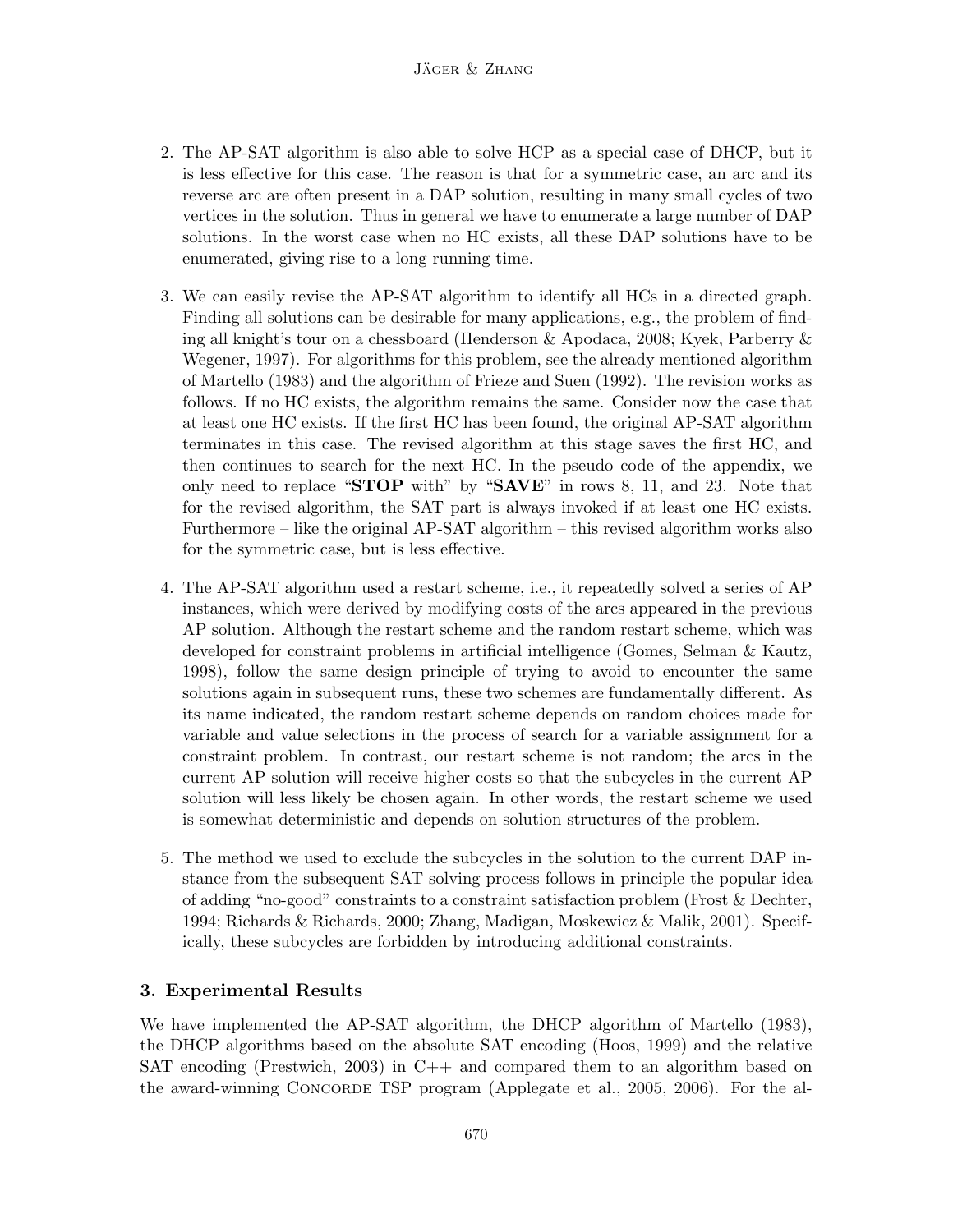gorithm of Martello we have implemented a version which terminates whenever a HC, if one exists, is found. For the SAT based algorithms we used the AP solver of Jonker and Volgenant (1987, 2004) and the MINISAT SAT solver of Eén and Sörensson (2003, 2010). To apply Concorde, a DHCP instance was first transformed to an asymmetric TSP instance by the transformation in Section 2.1 and then to a symmetric TSP instance by the 2-point reduction method (Jonker & Volgenant, 1983). In our implementation, the 2-point reduction works as follows for a graph  $G = (V, E)$  with  $V = \{v_1, v_2, \ldots, v_n\}.$ 

- 1. Make a copy of the vertices  $v_1, v_2, \ldots, v_n$ , and create the vertex set  $V' := \{v'_1, v'_2, \ldots, v'_n\}$  $\ldots, v'_n\}.$
- 2. Define a new complete graph  $G'$  on the vertex set  $V \cup V'$  with (symmetric) cost function  $c': V \cup V' \rightarrow \{0; 1; 2\}$  by

$$
c'(v_i, v'_j) := \begin{cases} 0 & \text{for } 1 \le i = j \le n \\ 1 & \text{for } 1 \le i \ne j \le n, \ (v_i, v_j) \in E \\ 2 & \text{for } 1 \le i \ne j \le n, \ (v_i, v_j) \notin E \end{cases}
$$
  

$$
c'(v_i, v_j) := 2 \text{ for } 1 \le i \ne j \le n
$$
  

$$
c'(v'_i, v'_j) := 2 \text{ for } 1 \le i \ne j \le n
$$

Then a directed HC exists on  $G$  if and only if a TSP tour of cost  $n$  exists on  $G'$ . Note that – in contrast to the general version of the 2-point reduction – no value of  $-\infty$  is required here. We also tried the 3-point reduction method, which is in principle similar to the 2-point reduction, but uses two (instead of one) copies of the vertex set and uses only cost values from {0; 1}. For the details of the 3-point reduction, see the work of Karp (1972). Our experimental results, which are not included here, showed that the 3-point reduction runs slower on average than the 2-point reduction. Therefore, in the rest of the comparison, we only consider the 2-point reduction.

After the 2-point reduction, CONCORDE started with the worst possible solution value as the initial upper bound and was terminated as soon as its lower bound indicates a HC is impossible.

In addition to this comparison, we also experimentally analyzed the AP-SAT algorithm including its asymptotic behavior, and applied it to study phase transitions of the DHCP. All our experiments were carried out on a PC with an Athlon 1900MP CPU with 2 GB of memory.

#### 3.1 Comparison of DHCP Algorithms

In our experiments we first tested random asymmetric instances  $G_{n,m}$  and parameters  $n = 100, 200, 400, 800, 1600$  and  $m = \lfloor c \cdot n \cdot (\log n + \log \log n) \rfloor$  with  $c = 0.5, 0.6, \ldots, 1.90, 2.00$ . For each  $n$  and each  $c$  we generated 50 random instances and measured the CPU time for these instances. Furthermore, we tested real-world and random instances from the Dimacs challenge (Johnson et al., 2002, 2008) and non-random instances (Reinelt, 1991, 2008). Whereas TSPLIB contains 26 single asymmetric TSP instances with sizes from 17 to 443, the DIMACS challenge contains 10 asymmetric problem generators called *amat, coin, crane,* disk, rect, rtilt, shop, stilt, super, and tmat. Using each of these generators we generated 24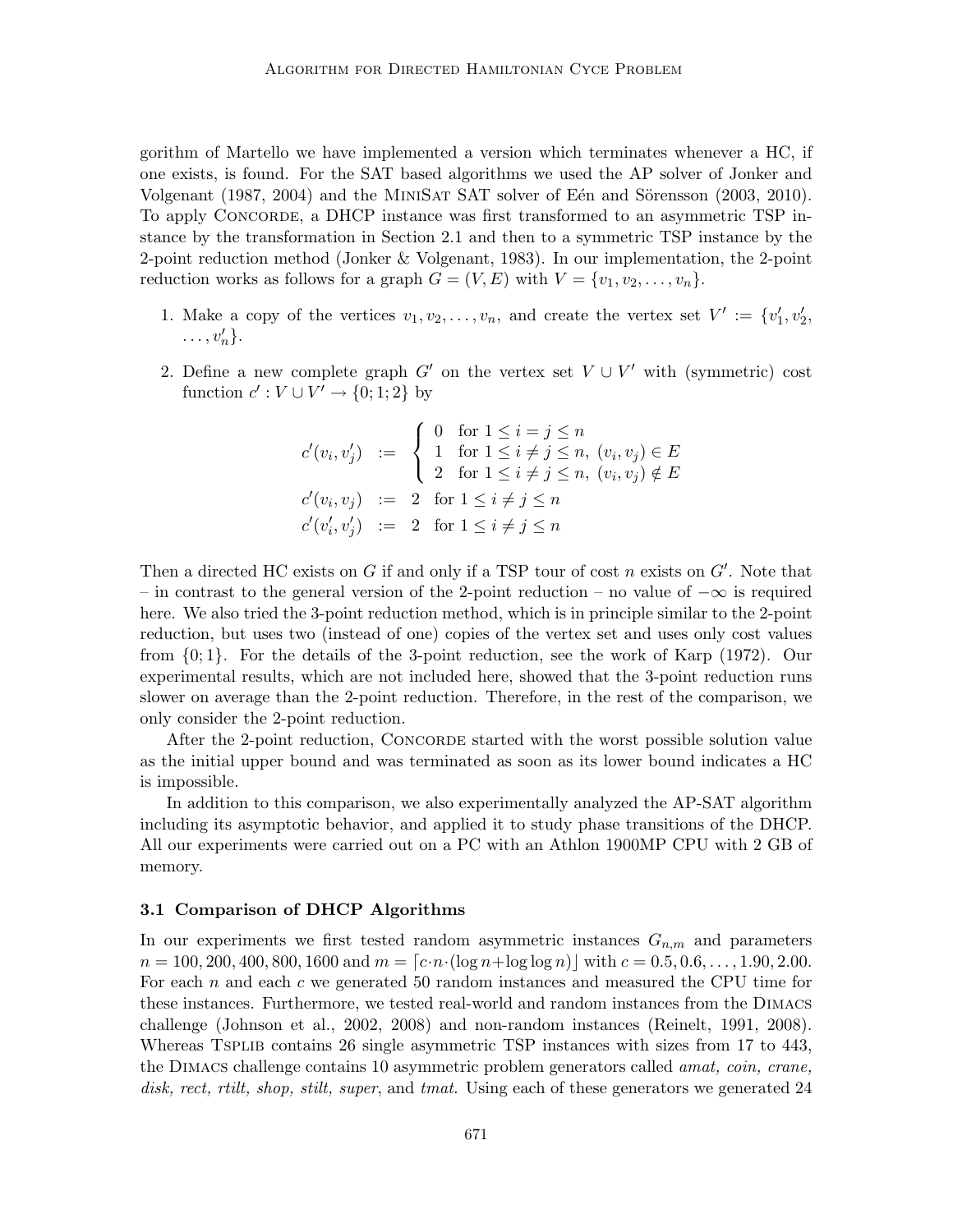instances, 10 with 100 vertices, 10 with 316 vertices, 3 with 1000 vertices, and 1 with 3162 vertices, leading to 240 instances (for each of the 10 problem generators 24 instances) overall. To transform asymmetric TSP instances back to DHCP instances, it seems to be reasonable to only keep the arcs of small weights while ignoring the ones with large weights. In other words, to generate a DHCP instance we chose the  $m$  smallest arcs in the corresponding asymmetric TSP instance. It is interesting to note that the most difficult problem instances for most problems in TSPLIB and DIMACS appear when the degree parameter  $c$  is around 2, which is the value we used in our experiments. In contrast, the most difficult instances of random graphs occur when the degree parameter  $c$  is 0.9 (see Section 3.3).

To investigate the variation of running time, we present one subfigure for each problem class, i.e., for the 5 random classes with sizes 100, 200, 400, 800, 1600, and for the 10 DIMACS classes amat, coin, crane, disk, rect, rtilt, shop, stilt, super, and tmat. The y-axis gives the average times plus their 95% confidence intervals, where all values are in seconds. For the random classes the x-axis describes the degree parameter  $c$ , and for the DIMACS classes it describes the size n. The results for the random instances are summarized in Figure 1 and for the DIMACS instances in Figures 2, 3. As the TSPLIB class consists only of 26 single instances with completely different sizes, structures and difficulties, we present these results in Table 1. If an experiment of a single algorithm on a single instance required at least 1 hour or did not terminate due to a high memory requirement, we set the CPU times as "3600 seconds".

Figures  $1 - 3$  and Table 1 show that the two SAT encodings are not competitive with AP-SAT, CONCORDE or the Martello algorithm. Furthermore, AP-SAT and CONCORDE are more stable than the Martello algorithm. CONCORDE failed to solve 16 DIMACS instances (3 coin, 3 crane, 4 rect, 5 stilt, 1 super types) within the maximal allowed time of 1 hour, whereas the AP-SAT algorithm failed only on 7 instances. Among these 7 instances on which AP-SAT failed, 6 are *stilt* types, and the remaining instance (super3162) could be solved if we increased the maximal allowed time from 1 hour to 4 hours (see Table 2). The Martello algorithm was unable to solve the instances with 800 or larger size because of its high memory requirement. For the other instances, it failed on 1 random instance of size 400 with degree parameter 0.9, on 51 Dimacs instances (10 coin, 12 crane, 11 disk, 11 rect, 7 stilt types), and 9 Tsplib instances (see Table 1). Nevertheless, the Martello algorithm outperformed Concorde on smaller and easier instances, indicating that the former has a worse asymptotic running time. Overall, we observed that the AP-SAT algorithm is clearly superior to the four other algorithms. Among the 4266 instances (4000 random instances, 240 Dimacs instances and 26 Tsplib instances) tested, only on 13 instances, one of the other four algorithms is faster than AP-SAT. These problem instances include 4 random instances, namely 1 of size 400 with degree parameter 0.9, 3 of size 800 with degree parameters 0.8, 0.9, 0.9, respectively, 8 Dimacs instances, namely coin1000-2, rect316-9, stilt100-1, stilt100-5, stilt100-6, stilt100-7, stilt100-8, stilt316-2, and the TSPLIB instance  $\rm br17$  (see Table 1).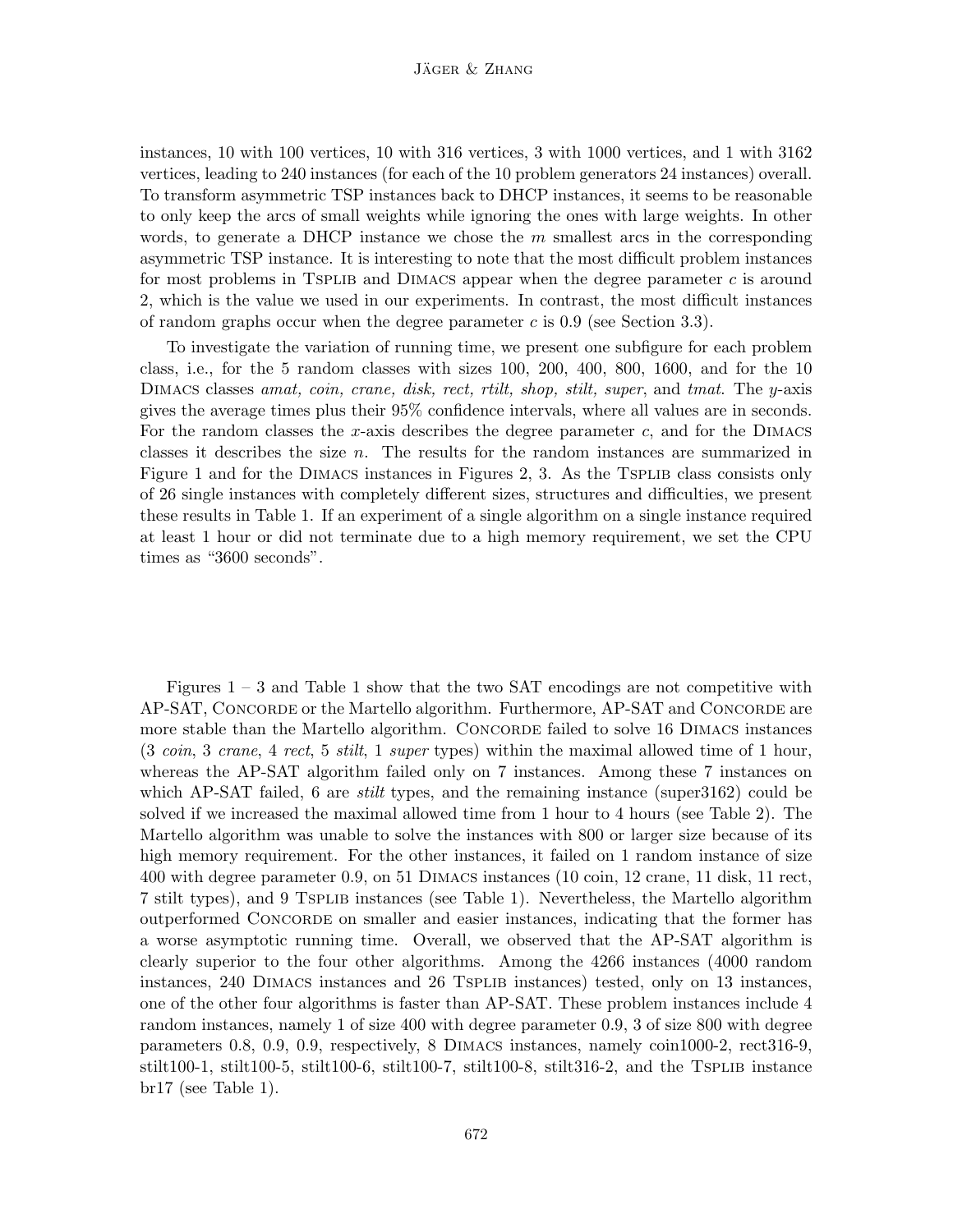

Figure 1: Comparison of all algorithms on random instances.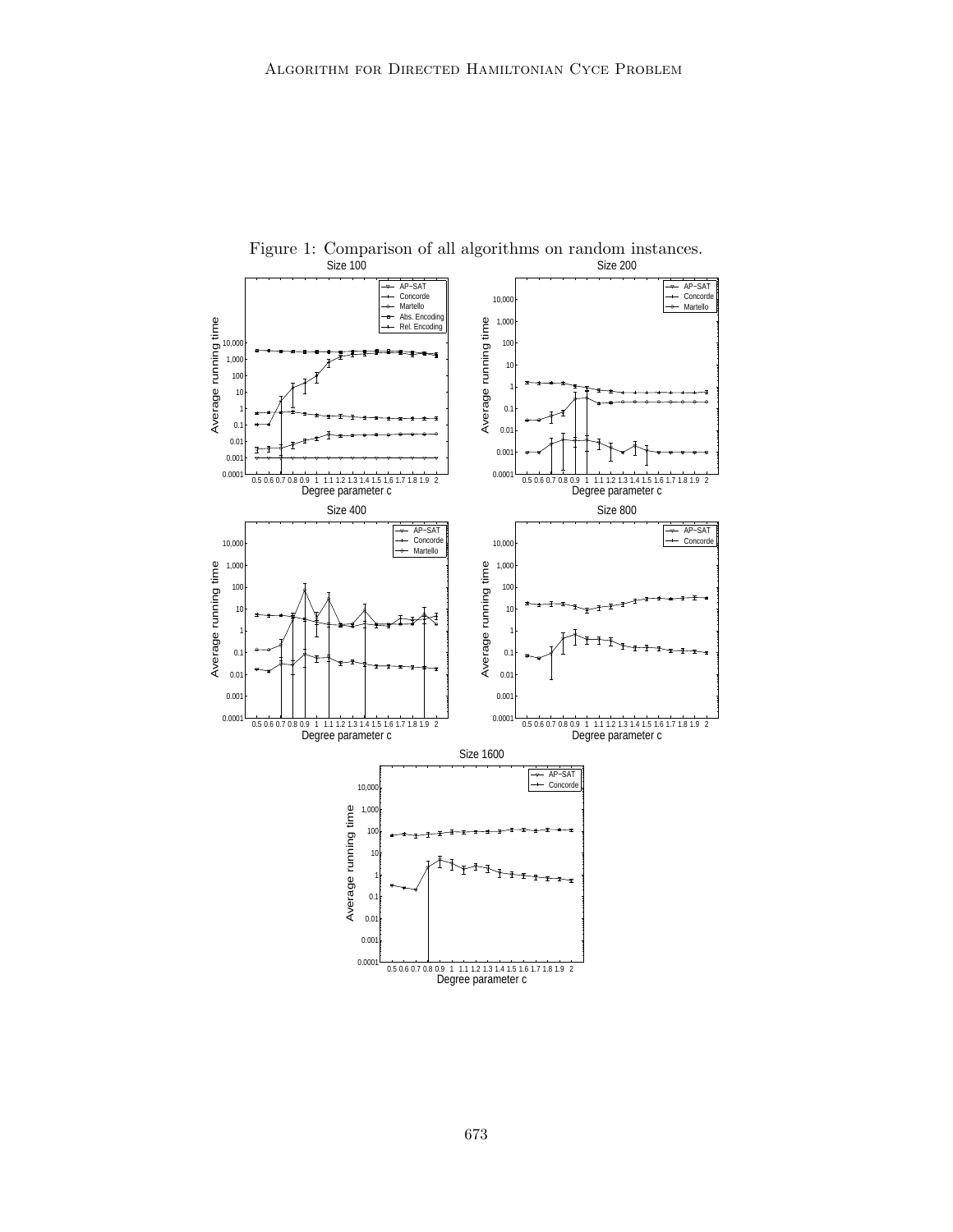

Figure 2: Comparison of all algorithms on Dimacs instances, part 1. amat instances coin instances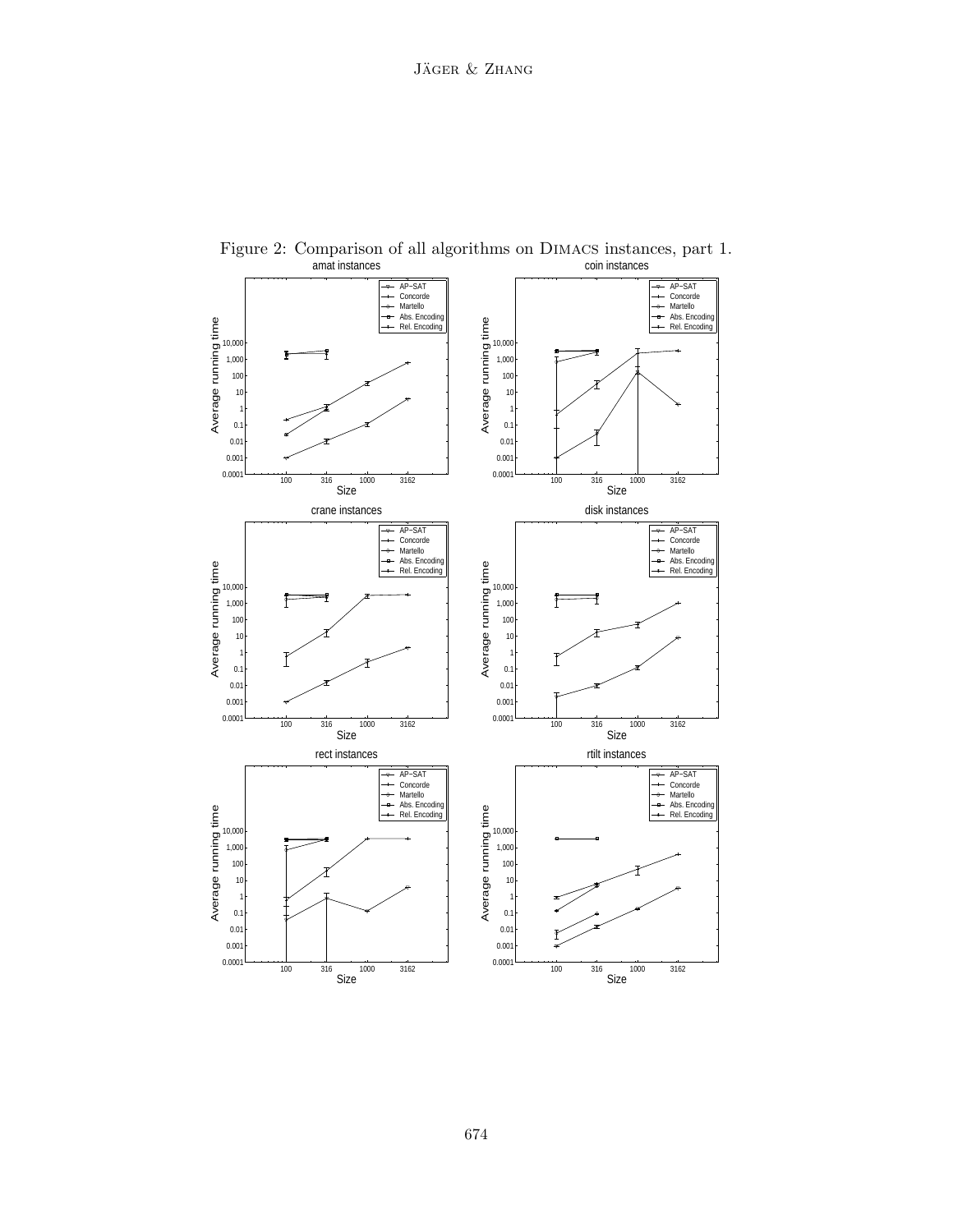

Figure 3: Comparison of all algorithms on Dimacs instances, part 2.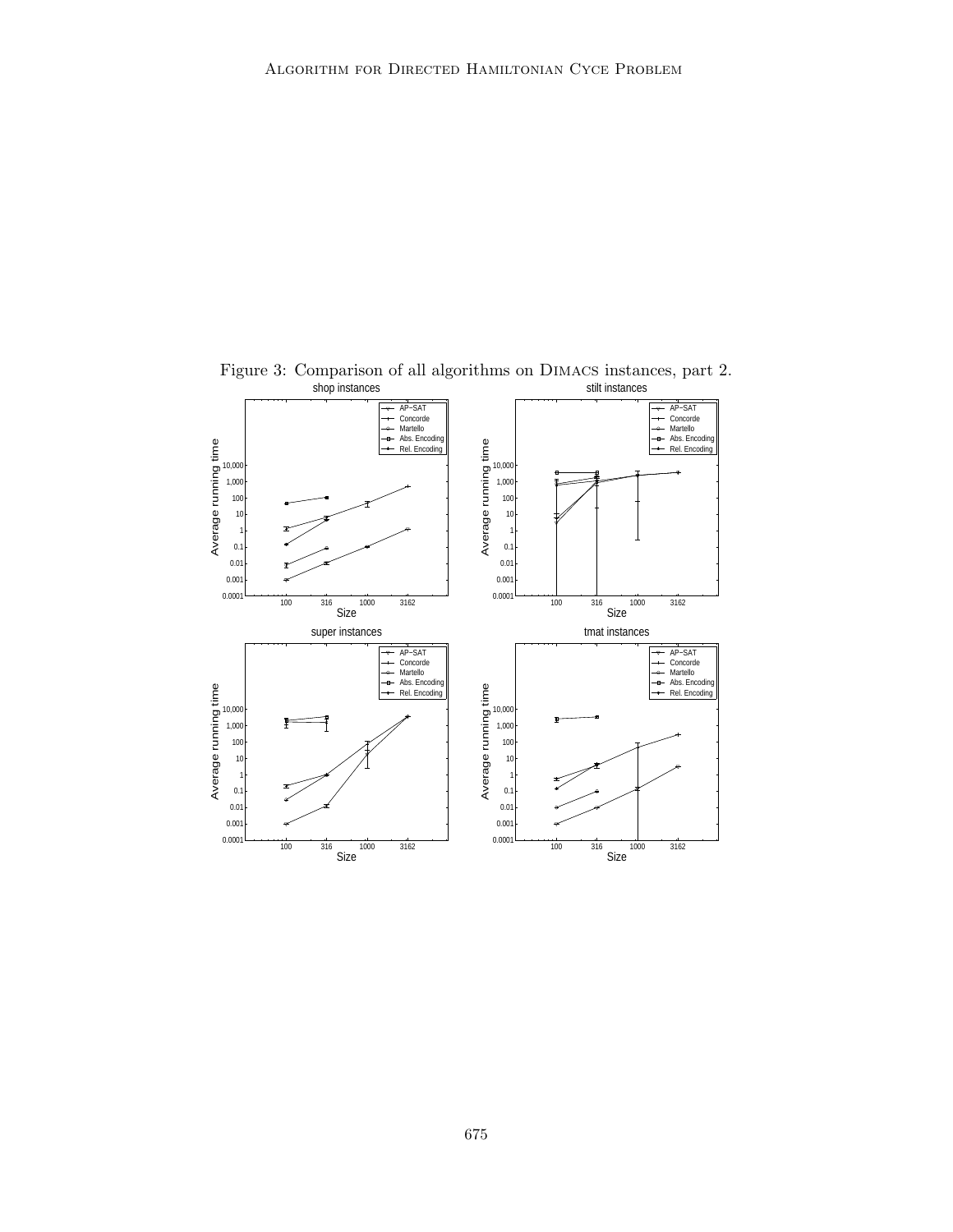|                 | Running time for algorithm |           |                |                   |                   |  |  |
|-----------------|----------------------------|-----------|----------------|-------------------|-------------------|--|--|
| Instance (Size) | AP-SAT                     | Concorde  | Martello       | Absolute Encoding | Relative Encoding |  |  |
| br17(17)        | 4.05                       | 0.07      | 66.39          | 0.85              | 0.08              |  |  |
| ftv33 $(34)$    | $\boldsymbol{0}$           | 0.13      | $\theta$       | 3.29              | $\boldsymbol{0}$  |  |  |
| ftv $35(36)$    | $\overline{0}$             | 0.15      | $\overline{0}$ | 5.59              | $\overline{0}$    |  |  |
| ftv38 $(39)$    | $\overline{0}$             | 0.23      | $\Omega$       | 2.96              | 0.01              |  |  |
| p43(43)         | $\boldsymbol{0}$           | 0.42      | $\overline{0}$ | 65.58             | 0.01              |  |  |
| ftv44 $(45)$    | $\boldsymbol{0}$           | 0.19      | $\overline{0}$ | 1.97              | 0.01              |  |  |
| ftv47 $(48)$    | $\boldsymbol{0}$           | 0.16      | $\overline{0}$ | 5.23              | 0.01              |  |  |
| ry48p (48)      | $\boldsymbol{0}$           | 0.07      | 3600           | 53.96             | 47.91             |  |  |
| ft53 $(53)$     | $\overline{0}$             | 1.56      | $\overline{0}$ | 20.31             | 0.02              |  |  |
| ftv $55(56)$    | $\overline{0}$             | 0.09      | 0.01           | 11.13             | 230.04            |  |  |
| ftv $64(65)$    | $\overline{0}$             | 0.23      | $\overline{0}$ | 119.96            | 0.04              |  |  |
| ft70 (70)       | $\boldsymbol{0}$           | 0.87      | $\overline{0}$ | 34.18             | 0.05              |  |  |
| ftv70(71)       | $\overline{0}$             | 0.29      | $\overline{0}$ | 1904.56           | 0.06              |  |  |
| kro124p(100)    | $\boldsymbol{0}$           | $3.74\,$  | 0.04           | 1993.33           | 3600              |  |  |
| ftv100 $(101)$  | $\boldsymbol{0}$           | 0.56      | 3600           | 1024.22           | 3600              |  |  |
| ftv110 $(111)$  | $\overline{0}$             | 2.42      | 3600           | 3600              | 3600              |  |  |
| ftv120 $(121)$  | $\boldsymbol{0}$           | 0.8       | 3600           | 3600              | 3600              |  |  |
| ftv130 $(131)$  | $\boldsymbol{0}$           | 3.04      | 3600           | 3600              | 3600              |  |  |
| ftv140 $(141)$  | $\overline{0}$             | 0.84      | 3600           | 593.65            | 3600              |  |  |
| ftv150 $(151)$  | $\overline{0}$             | 1.13      | 3600           | 2676.16           | 3600              |  |  |
| ftv160 $(161)$  | $\overline{0}$             | 1.14      | 3600           | 3600              | 3600              |  |  |
| ftv170 $(171)$  | $\overline{0}$             | 2.13      | 3600           | 3600              | 3600              |  |  |
| rbg323 (323)    | 0.01                       | 4.81      | 0.09           | 3600              | 5.12              |  |  |
| rbg358 (358)    | 0.02                       | $13.55\,$ | 0.14           | 3600              | 6.98              |  |  |
| rbg403(403)     | 0.02                       | 4.52      | 0.18           | 3600              | 10                |  |  |
| rbg443 (443)    | 0.02                       | 6.73      | 0.21           | 3600              | 13.24             |  |  |

Table 1: Comparison of all algorithms on TSPLIB instances.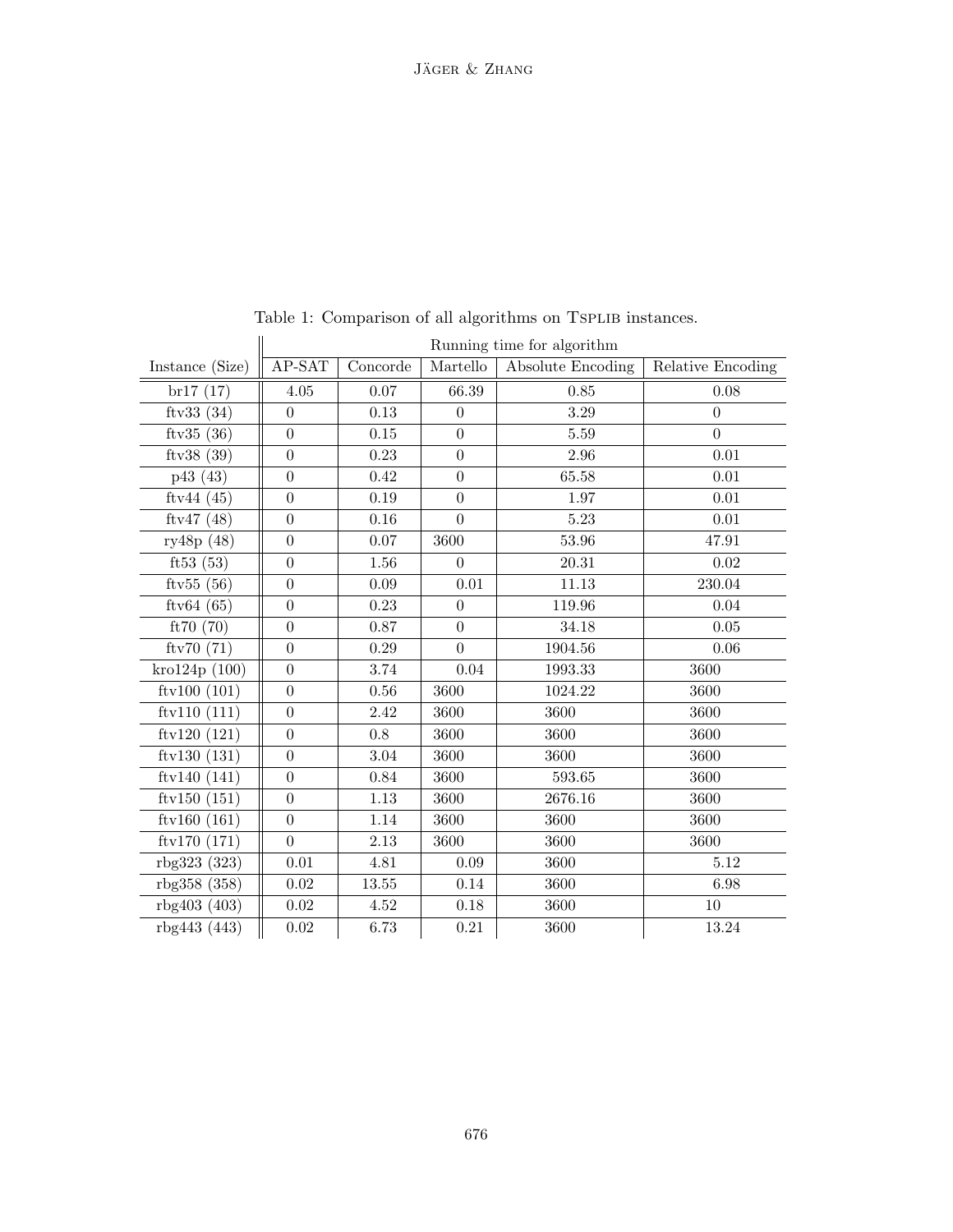#### 3.2 Analysis of AP-SAT

The efficacy of the AP-SAT algorithm may be due to the following reasons. Instances with no HC are most likely to have no DAP solution either, and therefore the algorithm terminates after the first AP call. On the other hand, instances with a HC are likely to have multiple HCs, one of which can be found quickly by the AP or KSP steps. The only difficult case is when there are many DAP solutions, but none or a very few of them are HCs. In this case the AP and KSP steps may fail, and the SAT part will be invoked to find a HC or to disprove the existence of a HC.

In the following we will analyze the instances where AP-SAT fails or requires much time, and analyze the number r of computing variant AP instances (which we had set to the size of the instance  $n$ ; see the end of Section 2.3). Therefore we investigated the three procedures in AP-SAT, namely AP, KSP and SAT. We observed that the SAT part was invoked only on 14 out of all 4266 instances tested. We considered these 14 and other two instances (stilt3162 and super3162), on which AP-SAT did not terminate in 1 hour, to be hard. To further analyze these 16 hard instances we increased the maximal allowed time from 1 hour to 4 hours. In Table 2 we present the running times of AP, KSP and SAT, and the number of calls to the three procedures, where the numbers of AP and KSP calls are given in the same column, as these two numbers are equal or different by only one (see the pseudo code in the appendix). Furthermore, we add two additional pieces of information: whether an instance has a HC or whether this is unknown, and whether AP-SAT terminated on the instance in 4 hours. In Table 2, "Memory" means that this part terminated due to a high memory requirement. Note that the solution status of the instance stilt316-2 ("no  $HC''$ ) was known, since CONCORDE – in contrast to  $AP-SAT$  – was able to solve it.

Table 2 shows that the running time of AP/KSP contributed to the majority of the total running time of AP-SAT only on 4 out of the 16 hard instances, i.e., coin1000-2 and rect316-9, and the two instances stilt3162 and super3162 on which SAT is not invoked at all. On 6 instances, AP-SAT did not terminate. On 5 out of these 6 instances, i.e., stilt316- 2, stilt316-4, stilt316-5, stilt1000-1, and stilt1000-2, the SAT part did not terminate in a reasonable amount of time or the algorithm stopped due to a high memory requirement of SAT.

In order to determine  $r$ , we re-ran all instances in Table 2 with three different values of r, i.e.,  $r = 0$ ,  $r = n/2$ , and  $r = 2n$ . The results (not presented) showed that when AP-SAT was unable to terminate with  $r = n$  (i.e., on the 6 instances stilt 316-2, stilt 316-4, stilt 316-5, stilt1000-1, stilt1000-2, and stilt3162), it also failed to stop with other values of r. For all remaining 10 instances, increasing  $r = n$  to  $r = 2n$  did not reduce the running times. This is reasonable for the two instances coin1000-2 and rect316-9 with a large AP/KSP time, as they have no HC. On the other hand, these two instances are the only ones on which AP-SAT ran faster by using smaller values of r, namely coin 1000-2 by using  $r = n/2$  and rect316-9 by using  $r = 0$ .

We thus conclude that  $r$  should not be increased, but rather be decreased. As it is hard to estimate the memory requirements and the time of the SAT part, one alternative for difficult instances would be to start AP-SAT with a smaller parameter  $r$  and then to stop the SAT part after some time or after one unsuccessful call. After that the complete AP-SAT algorithm can be restarted with a larger  $r$ . For most instances, however, the choice of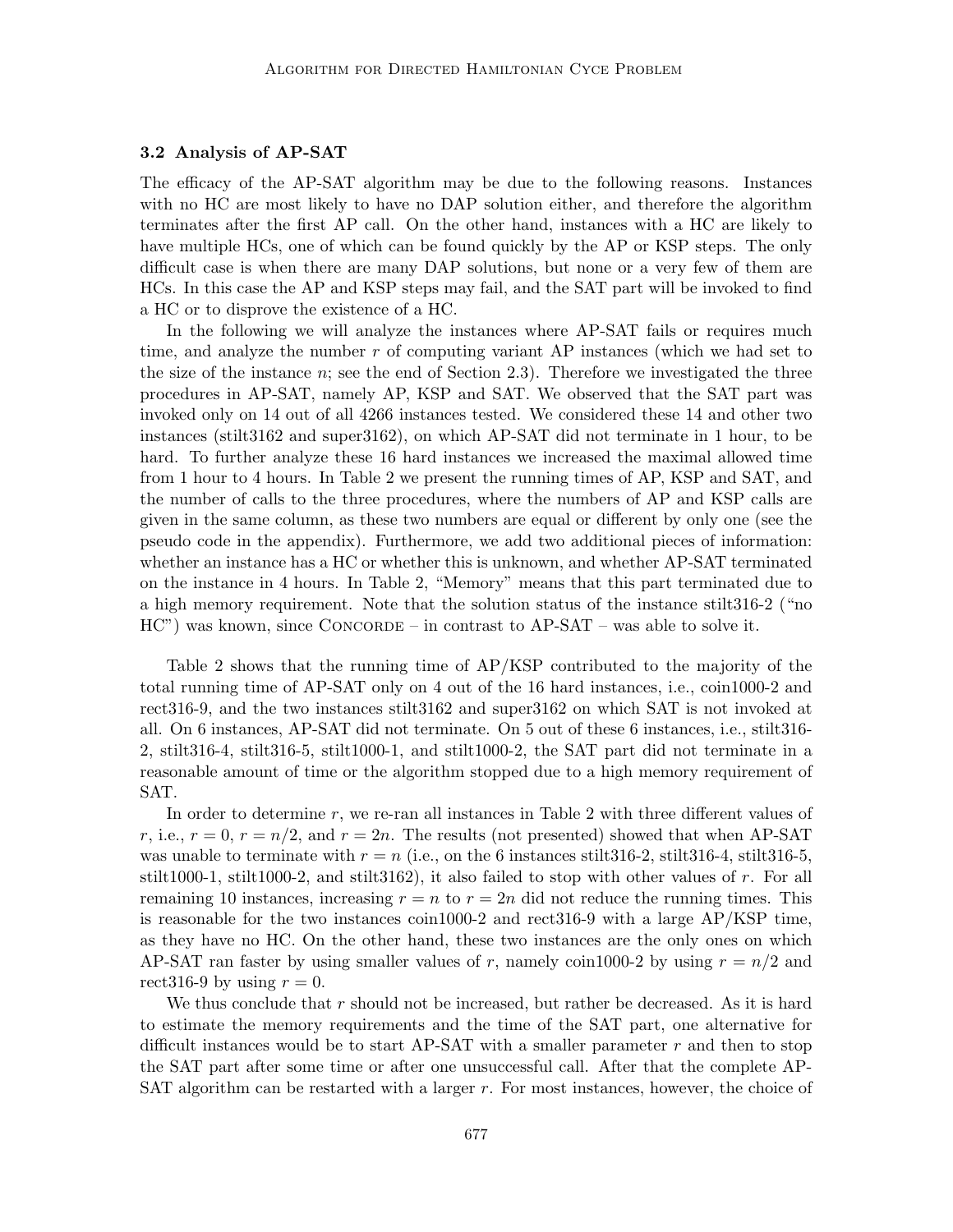|                      | Running time |          |            | Number of calls |              | HС             | Termin. |
|----------------------|--------------|----------|------------|-----------------|--------------|----------------|---------|
| Instance             | AP           | KSP      | <b>SAT</b> | AK/KSP          | SAT          |                |         |
| br17                 | $\Omega$     | $\Omega$ | 4.1        | 17              | 138          | N <sub>o</sub> | Yes     |
| $\coin 1000-2$       | 352.73       | 47.54    | 1.82       | 1000            | 1            | N <sub>o</sub> | Yes     |
| $rect100-2$          | 0.07         | 0.01     | 0.27       | 100             | 1            | No             | Yes     |
| $rect316-9$          | 3.69         | 0.61     | 0.35       | 316             | $\mathbf{1}$ | No             | Yes     |
| $\text{stilt}100-1$  | 0.17         | $\theta$ | 0.07       | 100             | $\mathbf{1}$ | No             | Yes     |
| $\text{stilt}100-5$  | $0.2\,$      | 0.01     | 28.84      | 100             | 41           | Yes            | Yes     |
| $stit100-6$          | 0.17         | 0.02     | 0.07       | 100             | 1            | No             | Yes     |
| $stit100-7$          | 0.17         | 0.05     | 0.06       | 100             | $\mathbf{1}$ | No             | Yes     |
| $stit100-8$          | 0.15         | 0.03     | 0.07       | 100             | $\mathbf{1}$ | No             | Yes     |
| $\text{stilt}316-2$  | 20.21        | 1.37     | 14378.42   | 316             | $\mathbf{1}$ | No             | No      |
| $\text{stilt}316-4$  | 13.15        | 0.71     | Memory     | 316             | $\mathbf{1}$ | Unknown        | No      |
| $\text{stilt}316-5$  | 21.14        | 1.63     | Memory     | 316             | $\mathbf{1}$ | Unknown        | No      |
| $stit1000-1$         | 1446.63      | 107.06   | 12846.31   | 1000            | $\mathbf{1}$ | Unknown        | No      |
| $\text{stilt}1000-2$ | 1457.76      | 102.21   | 12840.03   | 1000            | $\mathbf{1}$ | Unknown        | No      |
| $\text{stilt}3162$   | 13832.40     | 567.60   | 0          | 650             | $\Omega$     | Unknown        | No      |
| super3162            | 13244.88     | 441.46   | $\theta$   | 1032            | $\theta$     | Yes            | Yes     |

Table 2: Comparison of the performance of AP, KSP, and SAT procedures in the AP-SAT algorithm on 16 hard instances.

Figure 4: Comparison of the performance of AP and KSP procedures in AP-SAT on random instances of size 1600.



r is not relevant. More difficult problem instances are required to perform a comprehensive analysis of r.

Finally, in Figure 4 we compare the times used by AP and KSP on random instances of size 1600 with degree parameter  $c = 0.5, 0.6, ..., 1.90, 2.00$ .

We observe that  $AP$  is more time consuming than KSP. With a smaller  $c$  this effect is more obvious because most instances can be solved with a result of "No HC" after the first AP call, and thus the KSP does not need to be invoked at all.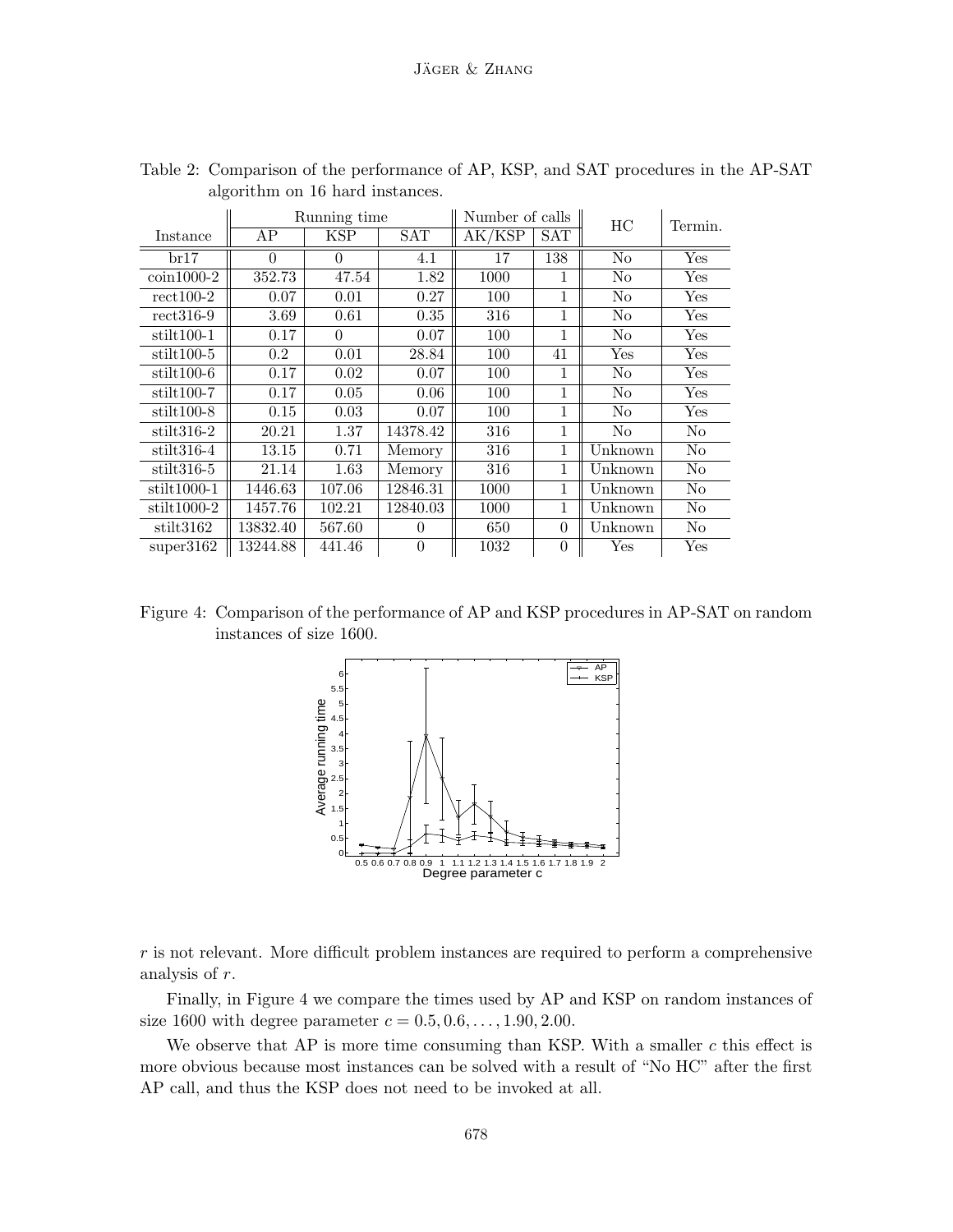### 3.3 Phase Transitions of the DHCP

For random undirected graphs  $G_{n,m}$ , where m arcs are randomly chosen from all possible  $n(n-1)/2$  arcs over n vertices in the graph, Komlós and Szemerédi (1983) proved a phase transition of  $c \cdot [n \cdot (\log n + \log \log n)/2]$  with  $c = 1$  for the HCP. Vandegriend and Culberson (1998) experimentally verified the theoretical result, where the constant  $c$  is between 1.08 and 1.10. For the DHCP, where m arcs are randomly chosen from all possible  $n(n-1)$  arcs, McDiarmid proved a phase transition of  $m = c \cdot [n \cdot (\log n + \log \log n)]$  with  $c = 1$  (1980). Our experiments were aimed to verify this result and determine the multiplicative constant c. As a directed graph may contain twice as many arcs as the undirected counterpart, we would expect the number of arcs to be doubled as well at the phase transition point. Therefore we tested  $m = [c \cdot n \cdot (\log n + \log \log n)]$  with  $c = 0.5, 0.6, 0.7, 0.8, 0.81, 0.82, \ldots, 1.19, 1.20$ , 1.30, 1.40, 1.50, 1.60, 1.70, 1.80, 1.90, 2.00, where we expected the phase transition to occur at  $c = 1$ . We considered problem instances with  $n = 128, 256, 512, 1024, 2048, 4096, 8192$ vertices and chose 1000 independently generated random graphs for each  $n$  and for each  $c$ .

The phase transition result is shown in Table 3 and Figure 5, where the first parameter is c and the second parameter the percentage of Hamiltonian graphs among all graphs considered. We observe a phase transition of the DHCP similar to that of the HCP. In particular, it is evident from Figure 5 that the phase transition becomes sharper, i.e., there is a crossover among the phase transition curves, when the problem size increases, which is characteristic for phase transitions in complex systems. This crossover occurs around the degree parameter  $c = 0.9$ , which is substantially different from the expected value of 1. In short, our observations verified the existence of a phase transition of the DHCP, and the phase transition occurs at  $\lceil c \cdot n \cdot (\log n + \log \log n) \rceil$  with approximately  $c = 0.9$ . Furthermore, for the same constant  $c = 0.9$ , the probability that  $G_{n,m}$  is Hamiltonian is 1/2. As a comparison, for undirected graphs, a constant between 1.08 and 1.10 was found (Vandegriend & Culberson, 1998).

#### 3.4 Asymptotic Behavior of AP-SAT

An interesting characteristic of an algorithm is its asymptotic behavior. To quantify this behavior for the AP-SAT algorithm, we revisited the experiments of Section 3.3, i.e., the experiments that verified the phase transitions of the DHCP. As described earlier, we considered random problem instances with  $n = 128, 256, 512, 1024, 2048, 4096, 8192$  vertices and chose 1000 independently generated random graphs for each  $n$  and for each  $c$ . To measure the worst-case asymptotic behavior of AP-SAT, we only measured the CPU times of the algorithm on the most difficult instances, i.e., the instances with degree parameter  $c = 0.9$  (see Section 3.3). The results can be found in Figure 6, where the x-axis is the problem size and the y-axis the average time required. Since both, x- and y-axis are in logarithmic scale and the log-log curve in Figure 6 is nearly linear, the average running time of AP-SAT can be considered to be polynomial on the number  $n$  of vertices in the graph. This is reasonable, as for random instances the SAT part was not called at all (see Section 3.2), and the AP and KSP combined has a complexity not worse than  $\mathcal{O}(n^3)$ .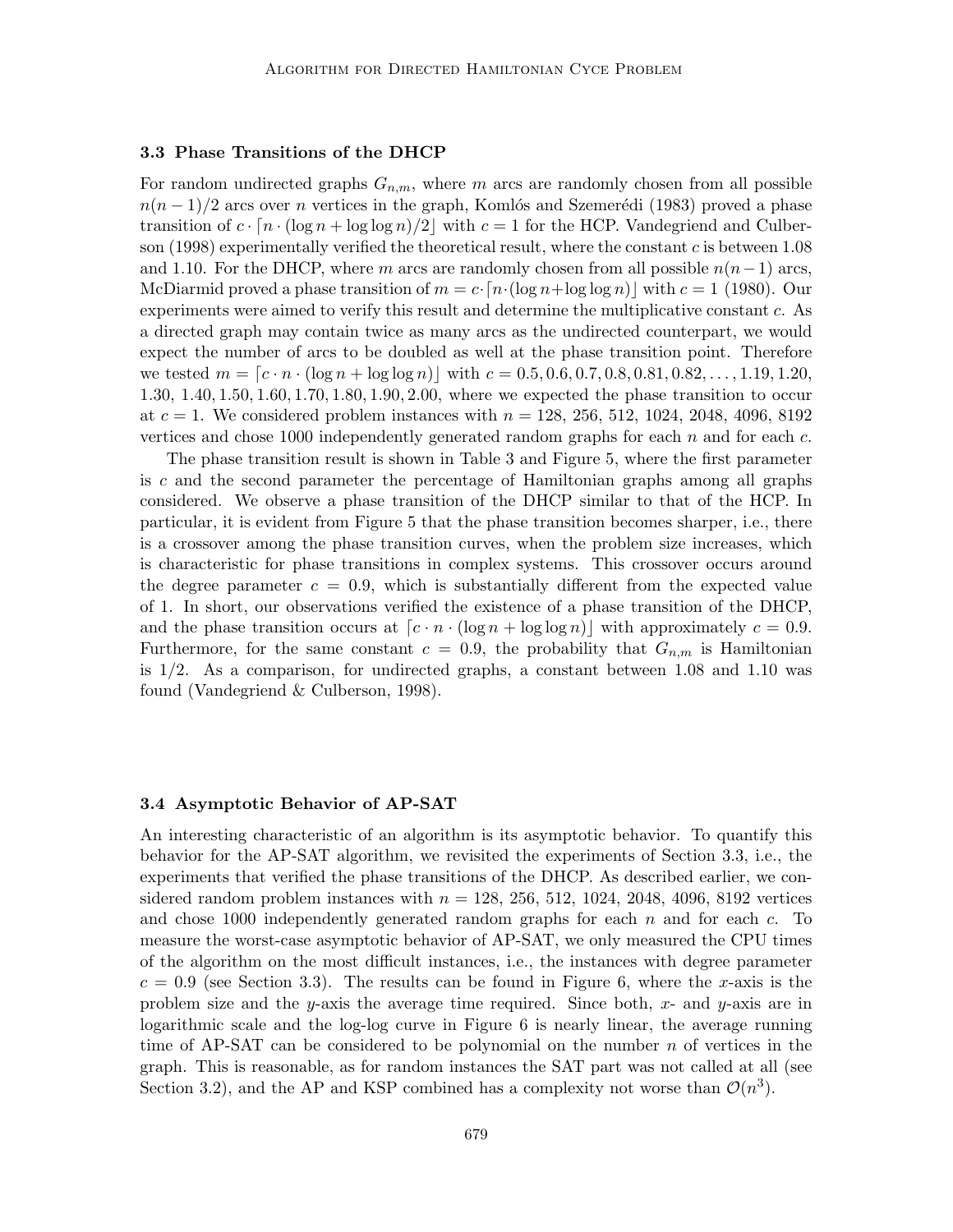|                           |                   |                   |                   | Size              |                   |                         |                   |
|---------------------------|-------------------|-------------------|-------------------|-------------------|-------------------|-------------------------|-------------------|
| $\boldsymbol{c}$          | $\overline{128}$  | 256               | 512               | 1024              | 2048              | 4096                    | 8192              |
| 0.5                       | $\theta$          | $\overline{0}$    | $\overline{0}$    | $\overline{0}$    | $\boldsymbol{0}$  | $\overline{0}$          | $\overline{0}$    |
| 0.6                       | 0                 | $\overline{0}$    | 0                 | 0                 | 0                 | 0                       | 0                 |
| 0.7                       | $\overline{5.1}$  | $\overline{3}$    | $\overline{2.6}$  | $\overline{1.3}$  | 0.5               | $\overline{0.1}$        | $\overline{0.2}$  |
| $\overline{0.8}$          | $\overline{23.3}$ | 21.9              | 21.5              | 18.7              | 16.3              | 14.1                    | 12.7              |
| 0.81                      | 25.5              | 24.2              | 23.9              | 20.6              | 20.8              | 17.9                    | $\overline{15.7}$ |
| 0.82                      | 27.8              | 28.4              | 27.4              | 23.1              | $\overline{25}$   | $\overline{20}$         | 18.7              |
| 0.83                      | $\overline{30.6}$ | $\overline{28.9}$ | $\overline{33}$   | 25.8              | $\overline{27}$   | $\overline{23.3}$       | $\overline{23.9}$ |
| 0.84                      | 32.4              | 31.8              | 34.9              | 32.9              | 28.5              | 29                      | 28.9              |
| 0.85                      | 33.6              | 34.1              | 35.6              | $30\,$            | 34.3              | 33.4                    | 30                |
| 0.86                      | 37.6              | 36.5              | $\overline{36.9}$ | 35.4              | 37.4              | 34.7                    | 34.1              |
| 0.87                      | 39.8              | $\overline{39.1}$ | $\overline{38.3}$ | 40.8              | 41                | 35.9                    | 38.7              |
| 0.88                      | 44                | 43.5              | 42.4              | 43.8              | 44.7              | $\overline{40.2}$       | 40.6              |
| 0.89                      | 46.8              | 47.3              | 47.3              | 45.8              | 47.9              | 47.7                    | 44.8              |
| $\overline{0.9}$          | 49                | $\overline{52}$   | 49.8              | 52.5              | 50.1              | 48.6                    | 50.5              |
| 0.91                      | 52.8              | 53.2              | 52.3              | 54.7              | $\overline{50.3}$ | 52.7                    | 54.6              |
| 0.92                      | 55.5              | 54.4              | 56.9              | 54.1              | 54.7              | 59.4                    | 59.8              |
| 0.93                      | 59.2              | 58.4              | 59.5              | 60.8              | 58.4              | 60.7                    | 61.5              |
| 0.94                      | 60.1              | 60.1              | 61.5              | 63.6              | 61.4              | 65.6                    | 65.8              |
| 0.95                      | 62.7              | 61.7              | 60.8              | 64.9              | $\overline{68.4}$ | 68.3                    | $\overline{70.5}$ |
| 0.96                      | 63.6<br>67.2      | 65.3<br>65        | 64<br>66.2        | 66.2<br>67.9      | 66.8<br>71.6      | 72.7                    | 73.1<br>71.4      |
| 0.97<br>$\overline{0.98}$ | 68.8              | 67.9              | 68.3              | $\overline{71.2}$ | 72.5              | $\overline{71}$<br>75.7 | 73.4              |
| 0.99                      | 69.4              | 71.8              | 72.1              | 73.8              | 75                | $\overline{77}$         | 76.3              |
| $\mathbf{1}$              | $\overline{71}$   | 74                | 72.1              | 73.6              | 77.2              | 79.8                    | $\overline{80}$   |
| 1.01                      | 72.8              | 74.3              | 74.5              | $\overline{78.3}$ | 80.8              | $\overline{78.7}$       | 81.7              |
| 1.02                      | 74.2              | 75.4              | $\overline{76.3}$ | 81.1              | 81.4              | 82.4                    | 81.9              |
| 1.03                      | 75.8              | 75.4              | 79                | 81.9              | 81                | 83.4                    | 85.4              |
| 1.04                      | 76.9              | 76.6              | 82.1              | 83.2              | 84.2              | 85.3                    | 86.5              |
| 1.05                      | 77.4              | 78.6              | 84.4              | 85.2              | 86.3              | 88.3                    | 88.3              |
| $\overline{1.06}$         | 78.4              | 79.3              | $\overline{86}$   | 85.9              | 85.6              | 85.9                    | 90.7              |
| 1.07                      | 81.7              | 79.2              | 87.3              | 88.1              | 89.9              | 90                      | 92.3              |
| 1.08                      | 81.6              | 82.4              | 88.4              | 87.1              | 89.4              | 90.3                    | $\overline{92}$   |
| 1.09                      | 83.3              | 83.2              | 88.6              | 87.2              | 89.4              | 92.6                    | 92.4              |
| $\overline{1.1}$          | 85.1              | 84.4              | 88.8              | 86.8              | 89.5              | 92                      | 93.8              |
| 1.11                      | 85.4              | $\overline{87}$   | 89.3              | 90.9              | 92                | 93.8                    | 93.9              |
| 1.12                      | 86.3              | 87.4              | 89.7              | 90.3              | 92.9              | 93.3                    | 94                |
| $\overline{1.13}$         | 86.6              | 88.6              | 90.1              | 89.5              | $\overline{93}$   | 93.9                    | 94.7              |
| 1.14                      | 86.7              | 88.9              | 90.7              | 92.2              | 93.9              | 94.1                    | 97.3              |
| 1.15                      | 87.3              | 89.2              | 90.9              | 93.2              | 93.8              | 94.2                    | 96.4              |
| 1.16                      | 88.5              | 89.2              | 92.6              | 93.9              | 95.1              | 95.5                    | 97.2              |
| 1.17                      | 88.7              | 91.2              | 93.1              | 94.1              | 95.3              | 94.7                    | 97.2              |
| 1.18                      | 87.8              | 92.6              | 93.6              | 950               | 96.1              | 95.8                    | 96.4              |
| 1.19                      | 88.5              | 92.9              | $\overline{93}$   | 95.5              | 94.8              | 97.3                    | 97.2              |
| $\overline{1.2}$          | 89.1              | 93.8              | 93.3              | 96.2              | 96.2              | 97.6                    | 97.9              |
| 1.3                       | 95.7              | 97.2              | 97.5              | 98.8              | 98.9              | 98.7                    | 99.2              |
| 1.4                       | 96.4              | 98.8              | 99                | 99.5              | 99.7              | 99.5                    | 99.8              |
| $\overline{1.5}$          | 99.1              | 99.1              | 99.9              | 99.9              | 99.8              | 99.9                    | $\overline{100}$  |
| 1.6                       | 99.7              | 99.6              | 99.8              | 99.9              | 99.9              | $\overline{100}$        | 100               |
| 1.7                       | 99.7              | 99.8              | 100               | 100               | 99.9              | 99.9                    | 99.9              |
| 1.8                       | 99.8              | 99.8              | 99.9              | 99.9              | $\overline{100}$  | $\overline{100}$        | $\overline{100}$  |
| 1.9                       | 100               | 100               | 99.9              | 99.9              | 100               | 100                     | 100               |
| $\overline{2}$            | 100               | 100               | 100               | 100               | 100               | 100                     | 100               |

Table 3: Phase transition of random instances.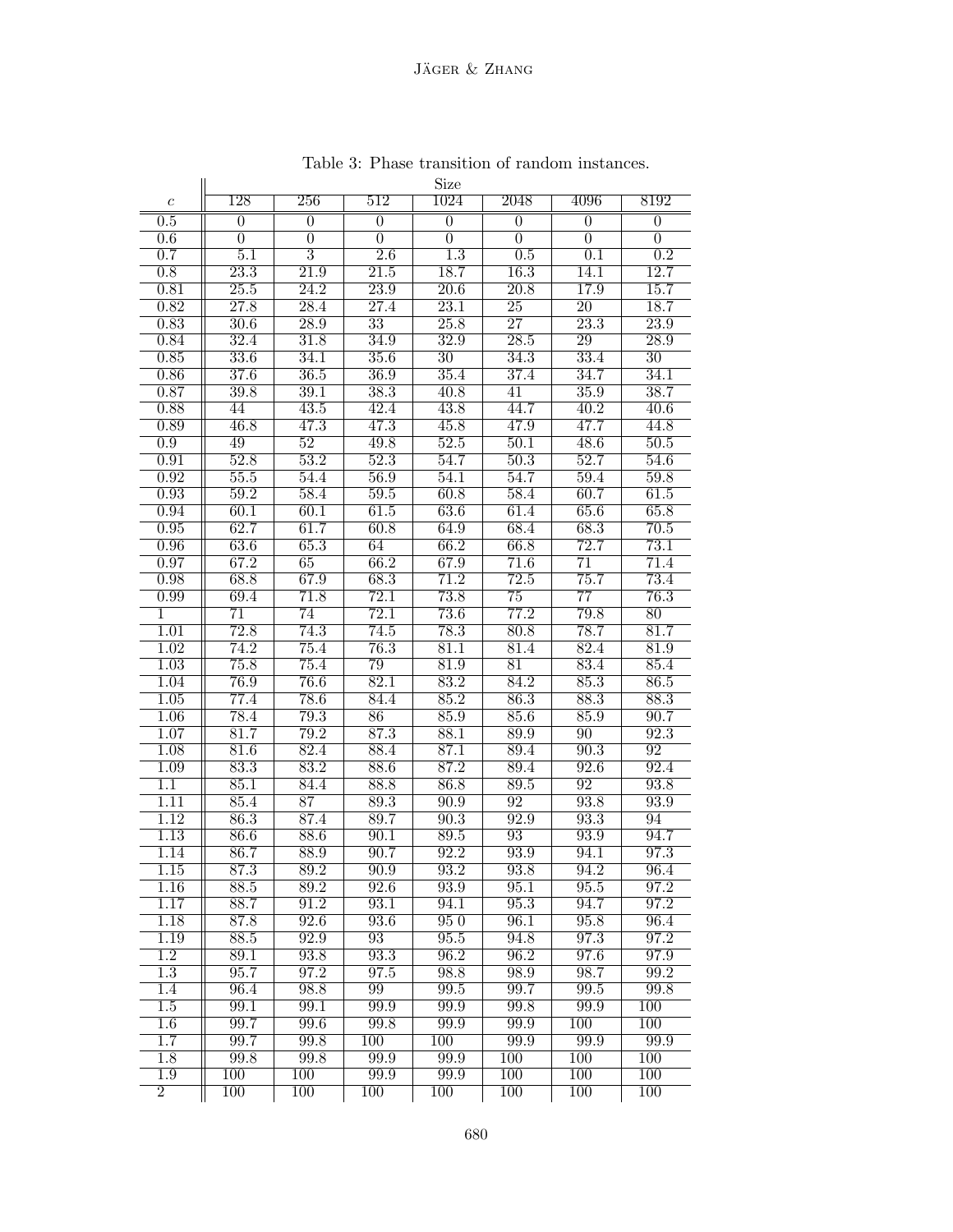

681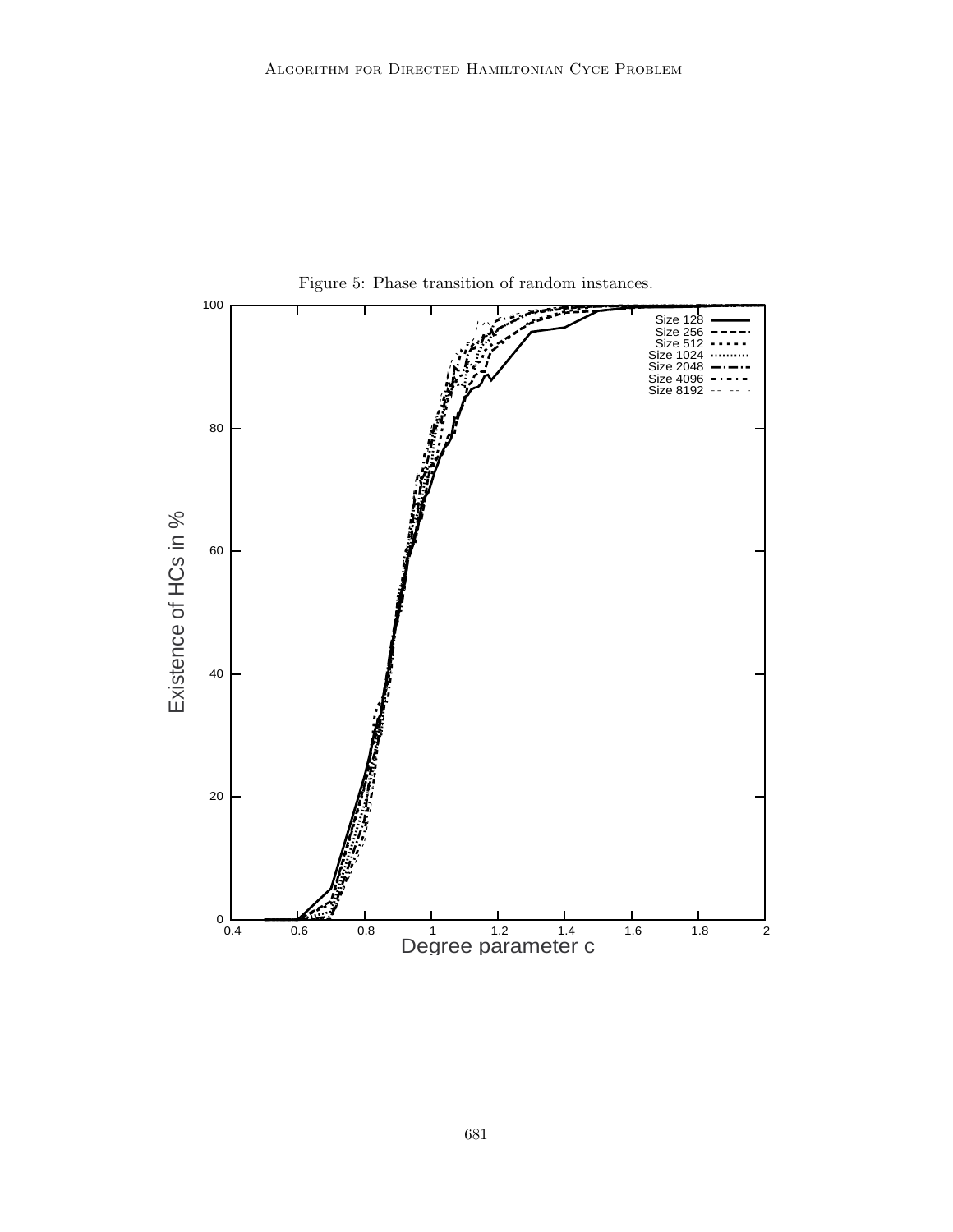

Figure 6: Asymptotic behavior of the AP-SAT algorithm.

# 4. Summary

The Hamiltonian cycle problem (HCP) is an important, canonical combinatorial problem. Surprisingly, for the HCP in directed graphs, which we called directed HCP or DHCP, no effective exact algorithm has been developed. Our main result of this work is a novel and effective exact algorithm for the DHCP. Our algorithm utilizes an existing algorithm for the assignment problem and an existing method for Boolean satisfiability (SAT). Our work includes a new SAT formulation of the HCP and the AP, which can be potentially extended to other problems such as the TSP. Our experimental results on random and real problem instances showed that our new algorithm is superior to four known algorithms including one algorithm that takes advantage of the award-winning Concorde TSP algorithm. Furthermore, the first phase transition result on combinatorial problems was done on the HCP and later was extended to the DHCP. In this paper we experimentally verified the existence of a phase transition of the DHCP and refined the location where such a phase transition appears using our new exact DHCP algorithm.

# Acknowledgments

We thank David S. Johnson at AT&T Labs - Research and Gregory Gutin at Royal Holloway University of London for many discussions related to this work and their insightful comments on our manuscript. This research was supported in part by NSF grants IIS-0535257 and DBI-0743797 to Weixiong Zhang.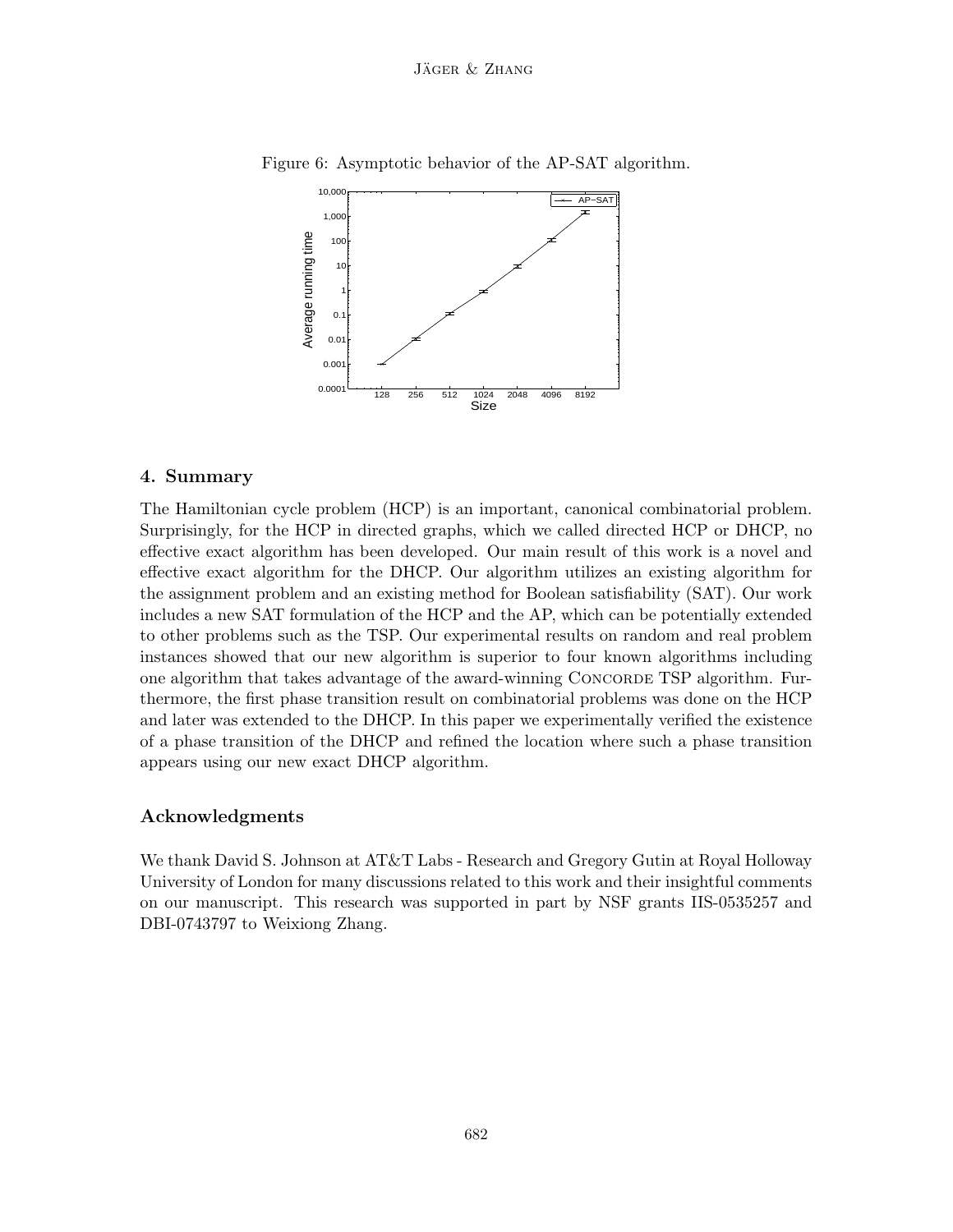# Appendix A. Pseudo Code of AP-SAT Algorithm

**INPUT** Directed non-complete graph  $G = (V, E)$  with  $|V| = n$ . 1 Define matrix C as in Section 2.1,  $M := 1$ . 2 Define subcycle collection set  $W := \emptyset$ . 3 FOR  $s = 1, \ldots, n$ 4 Solve AP on instance matrix  $C$  with solution value  $g$ , AP solution  $(v_1, v_{i_1}), (v_2, v_{i_2}), \ldots, (v_{n-1}, v_{i_{n-1}}), (v_n, v_{i_n}),$  number of cycles k. 5 IF  $q \geq M$ 6 THEN STOP with No HC. 7 ELSE IF  $k = 1$ 8 THEN STOP with HC being the AP solution. 9 Apply KSP to the cycles, and receive solution value h and complete cycle  $(w_1, w_2, \ldots, w_n, w_1)$ . 10 IF  $h = 0$ 11 **THEN STOP** with HC  $(w_1, w_2, \ldots, w_n, w_1)$ . 12 FOR  $t = 1, \ldots, n$ **13**  $c_{v_t,v_{i_t}} = c_{v_t,v_{i_t}} + 1$ 14  $M = n \cdot \max\{c_{i,j} | (i,j) \in E\} + 1.$ 15  $c_{i,j} = M$  for all  $(i,j) \notin E$ . 16 Add each subcycle of AP solution to  $W$ . 17 Start with the SAT model explained in Section 2.4. 18 For each subcycle  $(v_1, v_2, \ldots, v_{k-1}, v_k, v_1)$  of W add the clause  $\neg y_{v_1,v_2} \lor \ldots \lor \neg y_{v_{k-1},v_k} \lor \neg y_{v_k,v_1}$  to the SAT model. 19 Solve the SAT model. 20 IF Variable setting exists for the model. **21** THEN Add all k subcycles of the solution of the SAT model to  $W$ . 22 IF  $k = 1$ 23 THEN STOP with HC being the only subcycle. 24 GOTO 19. 25 ELSE STOP with No HC. **OUTPUT** HC of  $G$ , or proof that **No HC** exists in  $G$ .

# References

Angluin, D. & Valiant, L.G. (1979). Fast Probabilistic Algorithms for Hamiltonian Circuits and Matchings. J. Comput. System. Sci. 18(2), 155-193.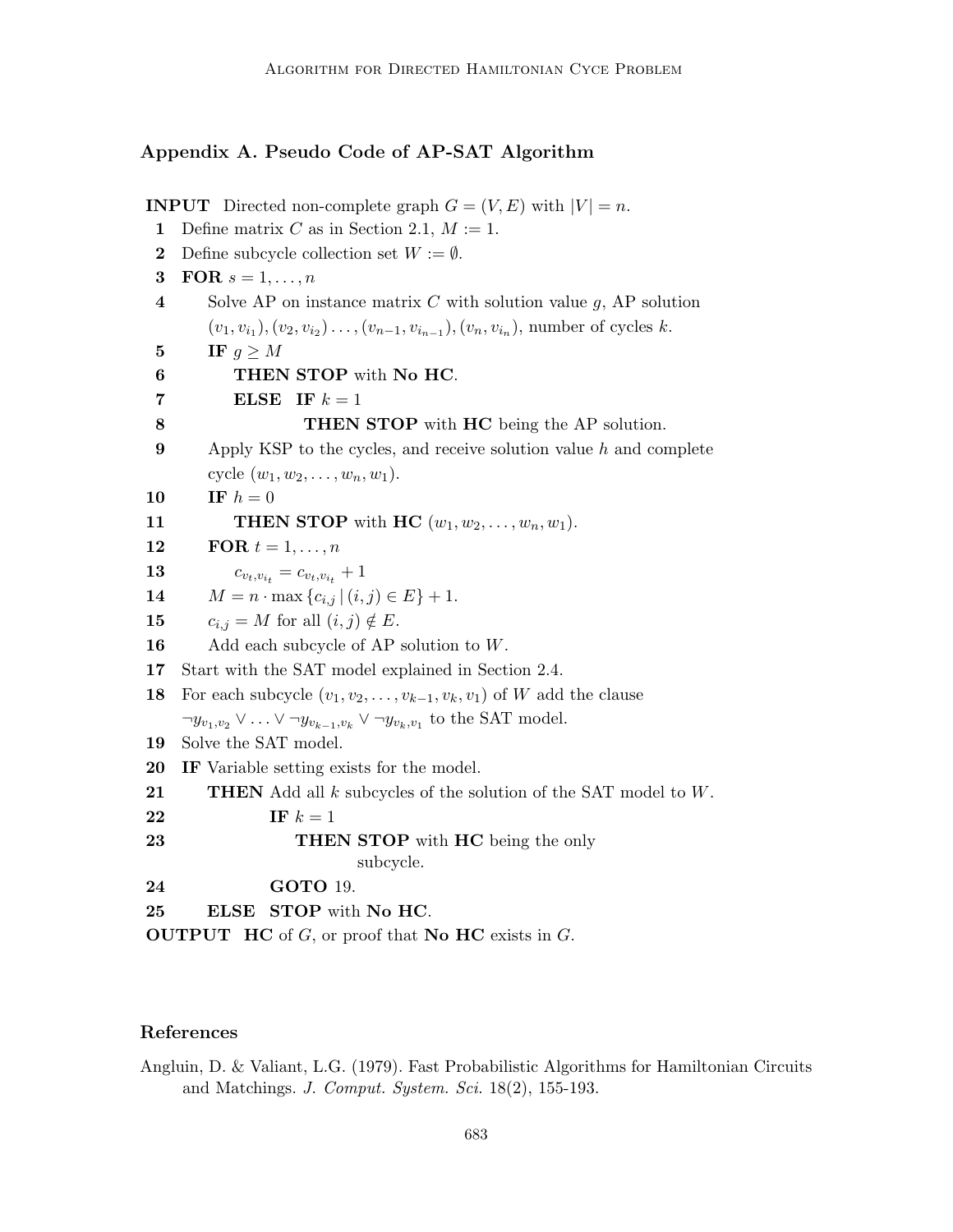- Applegate, D.L., Bixby, R.E., Chvátal, V. & Cook, W.J. (2005). CONCORDE Code: http://www.tsp.gatech.edu/concorde.html
- Applegate, D.L., Bixby, R.E., Chvátal, V. & Cook, W.J. (2006). The Traveling Salesman Problem. A Computational Study. Princeton University Press.
- Applegate, D.L., Bixby, R.E., Chv´atal, V., Cook, W.J., Espinoza, D., Goycoolea, M. & Helsgaun, K. (2009): Certification of an Optimal Tour through 85,900 Cities. Oper. Res. Lett. 37(1), 11-15.
- Bang-Jensen, J. & Gutin, G. (2008). Chapter 5 in: Digraphs: Theory, Algorithms and Applications. Springer, London. Free available:

http://www.cs.rhul.ac.uk/books/dbook/

- Bertsekas, D.P. (1981). A New Algorithm for the Assignment Problem. Math. Program. 21, 152-171.
- Bollobás, B. (1985). Random Graphs. Academic Press, London.
- Bollob´as, B., Fenner, T.I. & Frieze, A.M. (1987). An Algorithm for Finding Hamiltonian Paths and Cycles in Random Graphs. Combinatorica 7(4), 327-341.
- Bondy, J.A. (1995). Basic Graph Theory: Paths and Circuits. In Graham, R.L., Grötschel, M., Lovasz, L. (Eds.): Handbook of Combinatorics I (3-110). North-Holland, Amsterdam.
- Cheeseman, P., Kanefsky, B. & Taylor, W.M. (1991). Where the Really Hard Problems Are. In Mylopoulos, J., Reiter, R. (Eds.): Proc. 12th International Conference on Joint Artificial Intelligence (IJCAI), 331-337. Morgan Kaufmann.
- Christofides, N. (1975). Graph Theory An Algorithmic Approach. Academic Press, New York.
- Chv´atal, V. (1985). Hamiltonian Cycles. Chapter 11 in Lawler, E.L., Lenstra, J.K., Rinnooy Kan, A.H.G., Shmoys, D.B. (Eds.): The Traveling Salesman Problem. A Guided Tour of Combinatorial Optimization. John Wiley & Sons, Chichester.
- Cook, S.A. (1971). The Complexity of Theorem-Proving Procedures. Proc. 3rd Ann. ACM Symp. on Theory of Computing (STOC), 151-158.
- Cook, W.J. (2010). TSP Homepage:

http://www.tsp.gatech.edu/

Dechter, R. (2003). Constraint Processing. Morgan Kaufmann.

- Dell'Amico, M. & Toth, P. (2000). Algorithms and Codes for Dense Assignment Problems: the State of the Art. Discrete Appl. Math. 100(1-2), 17-48.
- E'en, N. & Sörensson, N. (2003). An Extensible SAT-Solver. In Giunchiglia, E., Tacchella, A. (Eds.): Proc. 6th International Conference on Theory and Applications of Satisfiability Testing (SAT). Lecture Notes in Comput. Sci. 2919, 502-518.

Eén, N. & Sörensson, N. (2010). MINISAT Code:

http://minisat.se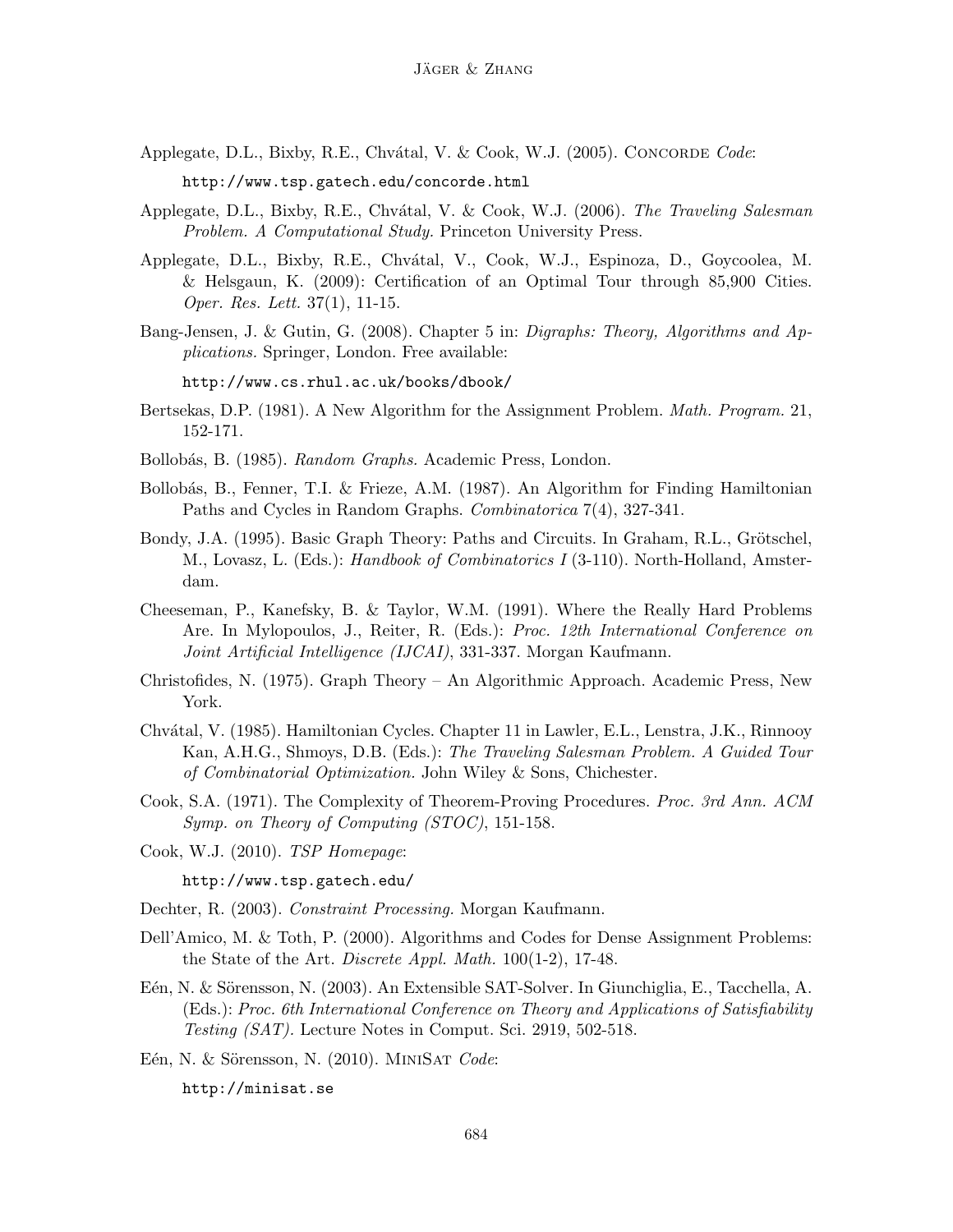- Frank, J., Gent, I. & Walsh, T. (1998). Asymptotic and Finite Size Parameters for Phase Transitions: Hamiltonian Circuit as a Case Study. Inform. Process. Lett. 65(5), 241- 245.
- Frieze, A.M. (1988a). Finding Hamiltonian Cycles in Sparse Random Graphs. J. Combin. Theory Ser. B 44, 230-250.
- Frieze, A.M. (1988b). An Algorithm for Finding Hamilton Cycles in Random Directed Graphs. J. Algorithms 9, 181-204.
- Frieze, A.M. & Suen, S. (1992). Counting Hamilton Cycles in Random Directed Graphs. Random Structures Algorithms 9, 235-242.
- Frost, D. & Dechter, R. (1994). Dead-End Driven Learning. Proc. 12th National Conference on Artificial Intelligence (AAAI), 294-300. AAAI Press.
- Johnson, D.S. (2008). 8th Dimacs Implementation Challenge: The Traveling Salesman Problem:

http://www.research.att.com/~dsj/chtsp/

- Garey, M.R. & Johnson, D.S. (1979). Computers and Intractability. A Guide to the Theory of  $\mathcal{NP}$ -Completeness. Freeman, New York.
- Glover, F., Gutin, G., Yeo, A. & Zverovich, A. (2001). Construction Heuristics for the Asymmetric TSP. European J. Oper. Res. 129, 555-568.
- Goldberg, A.V. & Kennedy, R. (1995). An Efficient Cost Scaling Algorithm for the Assignment Problem. Math. Program. 71, 153-177.
- Goldengorin, B., Jäger, G. & Molitor, P. (2006). Tolerance Based Contract-or-Patch Heuristic for the Asymmetric TSP. In Erlebach, T. (Ed.): Proc. 3rd Workshop on Combinatorial and Algorithmic Aspects of Networking (CAAN). Lecture Notes in Comput. Sci. 4235, 86-97.
- Gomes, C.P., Selman, B. & Kautz, H. (1998). Boosting Combinatorial Search Through Randomization. Proc. 15th National Conference on Artificial Intelligence (AAAI), 431-437. AAAI Press.
- Gould, R.J. (1991). Updating the Hamiltonian Problem a Survey. J. Graph Theory 15(2), 121-157.
- Grebinski, V. & Kucherov, G. (1996). Reconstructing a Hamiltonian Circuit by Querying the Graph: Application to DNA Physical Mapping. IR 96-R-123, Centre de Recherche en Informatique de Nancy.
- Gutin, G. & Moscato, P. (2000). Hamiltonian Page:

http://alife.ccp14.ac.uk/memetic/~moscato/Hamilton.html

- Henderson, R. & Apodaca, E. (2008). A Knight of Egodeth: Zen Raptured Quietude. Book-Surge Publishing.
- Hoos, H.H. (1999). SAT-Encodings, Search Space Structure, and Local Search Performance. Proc. 16th International Joint Conference on Artificial Intelligence (IJCAI), 296-303. Morgan Kaufmann.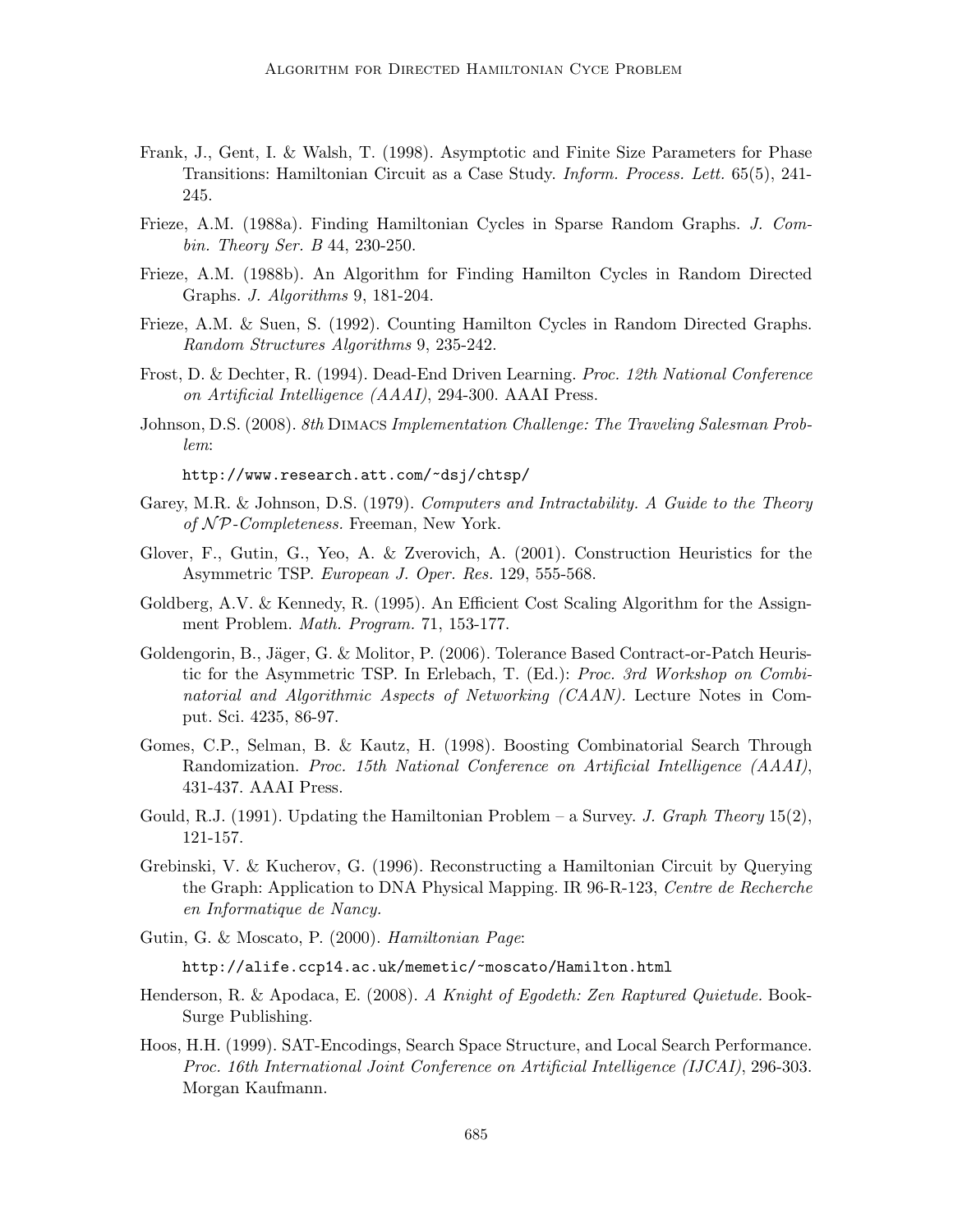- Jin, H., Han, H. & Somenzi, F. (2005). Efficient Conflict Analysis for Finding All Satisfying Assignments of a Boolean Circuit. In Halbwachs, N., Zuck, L.D. (Eds.): Proc. 11th International Conference on Tools and Algorithms for the Construction and Analysis of Systems (TACAS). Lecture Notes in Comput. Sci. 3440, 287-300.
- Johnson, D.S., Gutin, G, McGeoch, L.A., Yeo, A., Zhang, W. & Zverovich, A. (2002). Experimental Analysis of Heuristics for the ATSP. Chapter 10 in: Gutin, G., Punnen, A.P. (Eds.): The Traveling Salesman Problem and Its Variations. Kluwer.
- Jonker, R. & Volgenant, A. (1983). Transforming Asymmetric into Symmetric Traveling Salesman Problems. Oper. Res. Lett. 2(4), 161-163.
- Jonker, R. & Volgenant, A. (1987). A Shortest Augmenting Path Algorithm for Dense and Sparse Linear Assignment Problems. Computing 38, 325-340.
- Jonker, R. & Volgenant, A. (2004). AP Code:

http://www.magiclogic.com/assignment.html

- Kabadi, S.N. & Punnen, A.P. (2002). The Bottleneck TSP. Chapter 15 in: Gutin, G., Punnen, A.P. (Eds.): The Traveling Salesman Problem and Its Variations. Kluwer.
- Karp, R.M. (1972). Reducibility Among Combinatorial Problems. In Miller, R.E., Thatcher, J.W. (Eds.): Complexity of Computer Computations, 85-103. New York: Plenum.
- Karp, R.M. & Steele, J.M. (1985). Probabilistic Analysis of Heuristics. Chapter 6 in: Lawler, E.L., Lenstra, J.K., Rinnooy Kan, A.H.G., Shmoys, D.B. (Eds.): The Traveling Salesman Problem. A Guided Tour of Combinatorial Optimization. John Wiley & Sons, Chicester.
- Kelly, L. (2007). Hamilton Cycles in Directed Graphs. PhD Thesis, University of Birmingham, United Kingdom.
- Komlós, M. & Szemerédi, E. (1983). Limit Distribution for the Existence of a Hamiltonian Cycle in a Random Graph. Discrete Math. 43, 55-63.
- Kyek, O., Parberry, I. & Wegener, I. (1997). Bounds on the Number of Knight's Tours. Discrete Appl. Math. 74(2), 171-181.
- Lynce, I. & Marques-Silva, J. (2006). Efficient Haplotype Inference with Boolean Satisfiability. Proc. 21st National Conference on Artificial Intelligence (AAAI). AAAI Press.
- Martello, S. (1983). An Enumerative Algorithm for Finding Hamiltonian Circuits in a Directed Graph. ACM Trans. Math. Software 9(1), 131-138.
- McDiarmid, C.J.H. (1980). Cluster Percolation and Random Graphs. Math. Program. Stud. 13, 17-25.
- Monasson, R., Zecchina, R., Kirkpatrick, S., Selman, B. & Troyansky, L. (1999). Determining Computational Complexity from Characteristic 'Phase Transitions'. Nature 400, 133.
- Prestwich, S. (2003). SAT Problems with Chains of Dependent Variables. Discrete Appl. Math. 130(2), 329-350.
- Pósa, L. (1976). Hamiltonian Circuits in Random Graphs. *Discrete Math.* 14, 359-364.